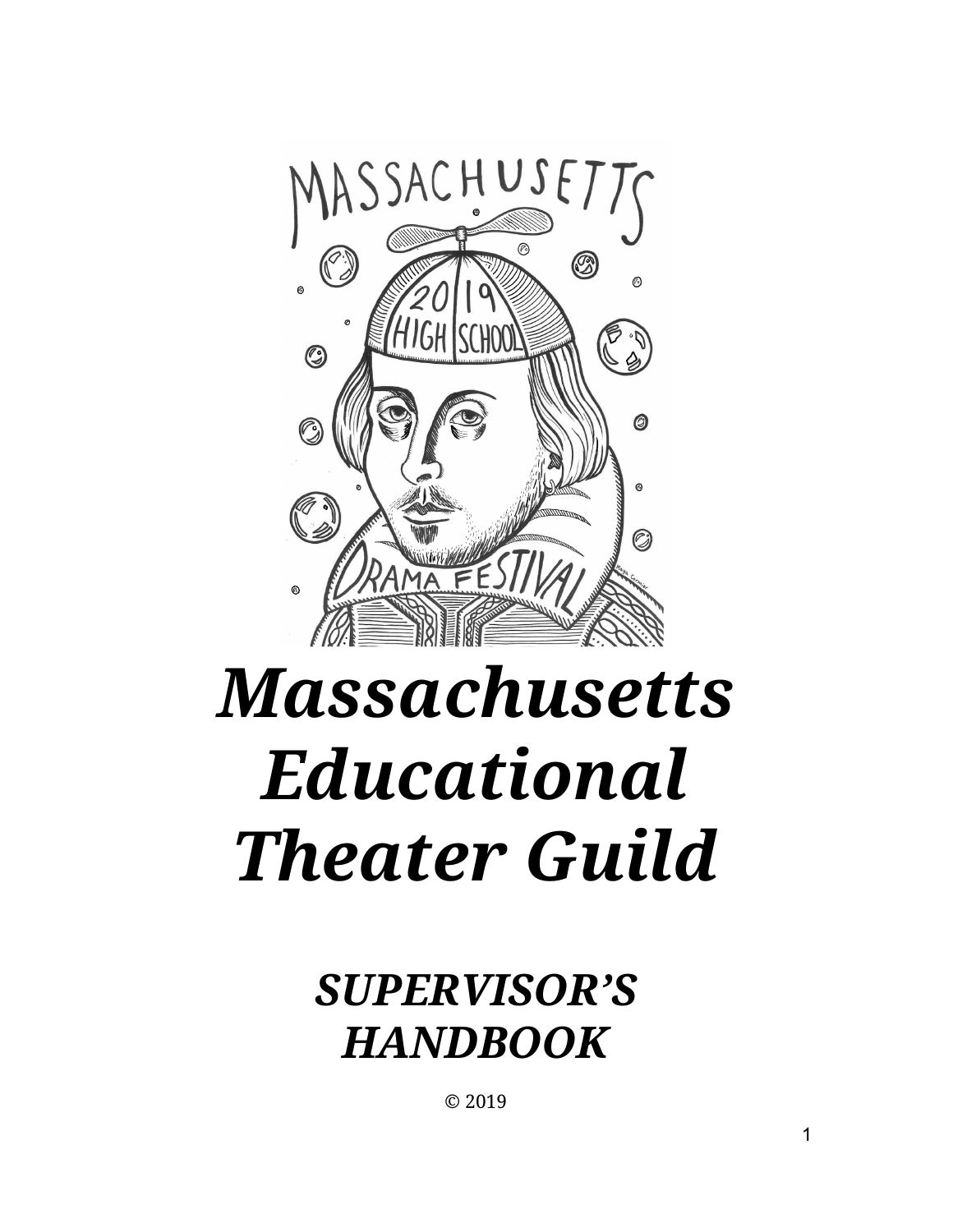# **TABLE OF CONTENTS -- Hyperlinks**

[Supervisor's Role and Responsibilities](#page-3-0)

[Before Festival Day](#page-3-1)

[Festival Day: Morning](#page-3-2)

[Directors' Meeting](#page-6-0)

[During Festival](#page-9-0)

**[After The Last Show](#page-10-0)** 

[Awards Ceremony Preparation](#page-13-0)

[Sample Timeline from end of last show until Awards Ceremony](#page-14-0)

[GUILD CONTACT INFORMATION](#page-16-0)

[Awards Ceremony](#page-16-1)

**[After the Awards Ceremony](#page-19-0)** 

[HOST SCHOOL HOUSE MANAGER AND STAGE MANAGER](#page-21-0) [INFORMATION/INSTRUCTIONS](#page-21-0)

[David Dooley Award Speech](#page-22-0)

[THEATER ETIQUETTE FOR FESTIVAL](#page-23-0)

[DIRECTORS' GUIDELINES](#page-24-0)

[FREQUENTLY ASKED FESTIVAL QUESTIONS FOR SUPERVISORS](#page-25-0)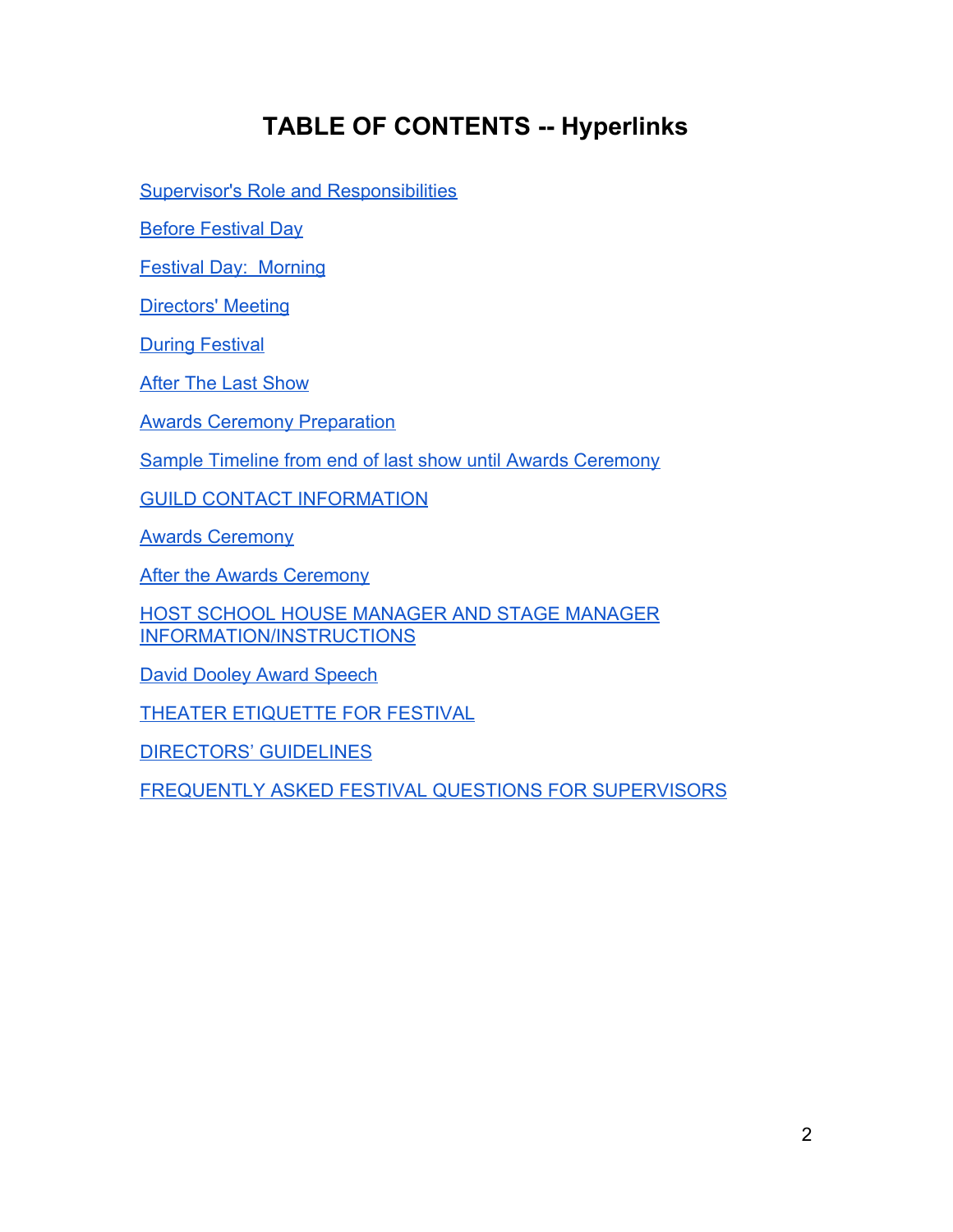| Supervisor's Role and<br><b>Responsibilities</b> | $4 - 7$   |
|--------------------------------------------------|-----------|
| <b>Before Festival Day Begins</b>                | 4         |
| Director's Meeting                               | $8 - 9$   |
| <b>During Festival</b>                           | $10 - 11$ |
| After the Last Show                              | $12 - 14$ |
| <b>Awards Ceremony Preparation</b>               | 15        |
| Sample End-of-Day Timeline                       | 16        |
| <b>Guild Contact Information</b>                 | 17        |
| <b>Awards Ceremony</b>                           | $18 - 20$ |
| After the Awards Ceremony                        | 21        |
| House Manager/Stage Manager<br>Information       | 22        |
| David Dooley Award Speech                        | 23        |
| <b>Theatre Etiquette</b>                         | 24        |
| <b>Director's Guidelines</b>                     | 25        |
| <b>FAQs</b>                                      | $26 - 27$ |

# **TABLE OF CONTENTS -- Not Hyperlinked**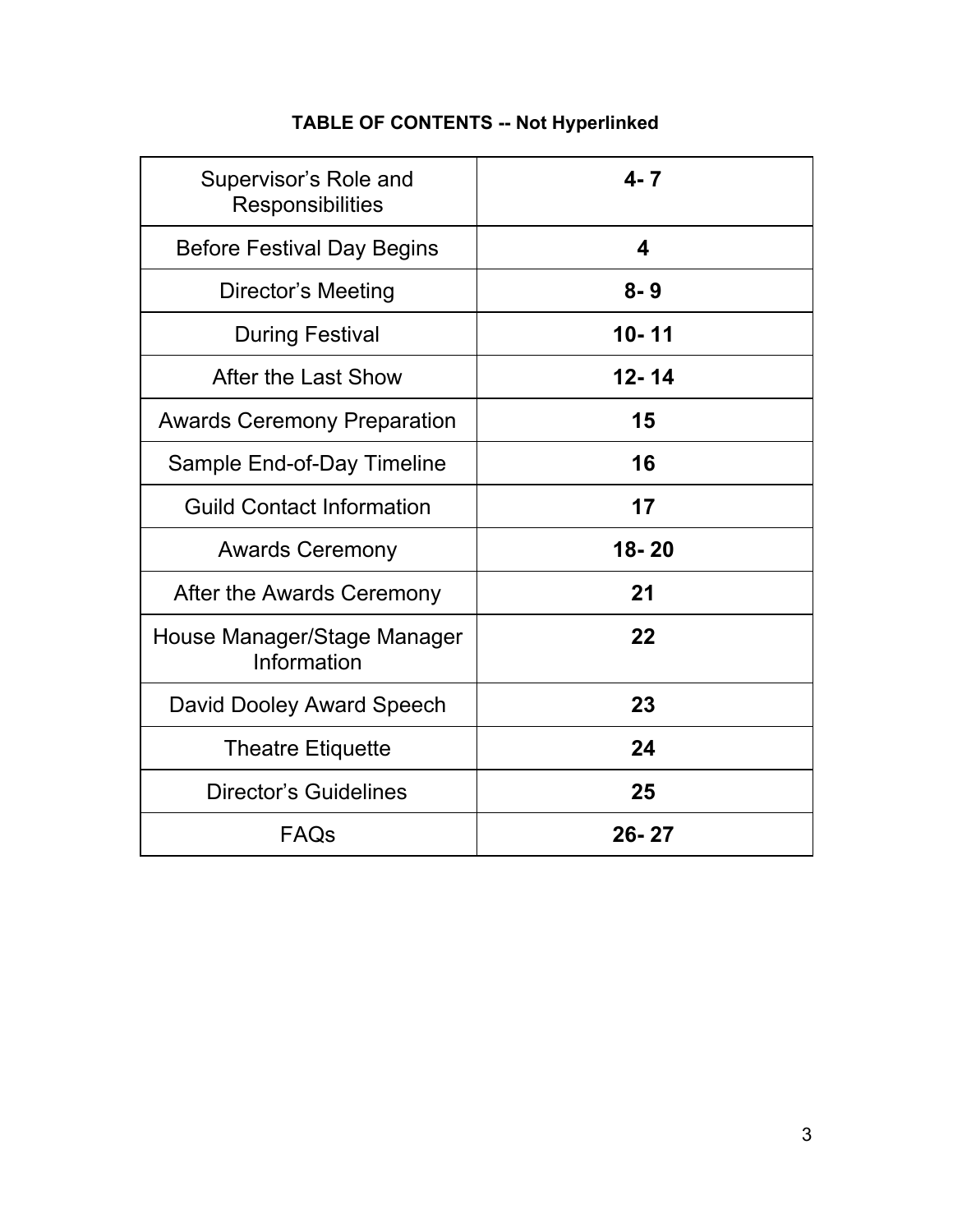## **Supervisor's Role and Responsibilities**

## <span id="page-3-0"></span>**THE SUPERVISOR IS THE SOLE ARBITER OF ALL FESTIVAL RULES.**

## <span id="page-3-1"></span>**Before Festival Day**

- 1. Email your host. Confirm the time that host site will open on festival day and that you have accurate directions to the site. Find out where you should go once you arrive at the building.
- 2. Ensure that you have access to appropriate Supervisor Google accounts before Festival Day. These will be sent to you by a representative from METG in the week leading up to Festival.

## <span id="page-3-2"></span>**Festival Day: Morning**

- 1. Arrive when the host site opens. Be on hand to handle any questions from the participants. **All supervisors and judges should complete your expense forms right away.** Converse with your fellow supervisor and plan who will return to the room with judges after the show and who will meet the times to post show times.
- 2. Check in with the host, take a tour of the facility and **be sure everything is all set for the day** including:
	- A. That your judges' room is a quiet, **separated** place, where no one else is allowed to enter. *If the judges' room is in a space that you aren't comfortable with (too public, open area, lots of traffic outside in the hall), contact your host-site coordinator immediately to make alternative arrangements.*
	- B. Ensure that the the computers provided connect to the internet and a printer close by. Also please make sure there is computer access available for the nurse if necessary.
	- C. That the supervisors and judges have an opportunity to select their seats in the auditorium. Tape off surrounding seats to insure privacy.
	- D. There is a lavatory for the supervisors and judges which is not used by students, if possible.
	- E. There is a **separate** area for the calligrapher.
	- F. Check to see that food, drink and two meals are provided for the judges and supervisors. Inform hosts of any dietary restrictions you have. Please be mindful that providing food is a benefit but specific food requests should not be expected.
	- G. There is a runner for the supervisors and judges, with an established place to wait.
	- H. Find where the running timers are to be posted.
	- I. Remind Hosts that a list of disclaimers about plays that have mature themes or objectionable material, must be **prominently posted in the lobby and program.**
	- J. Discuss the David Dooley award, and plan to meet again at the end of the day to decide.
	- K. Make sure each school has been given a student recognition award
	- L. Remind the host director that timers, checker, nurse should all be at directors' meeting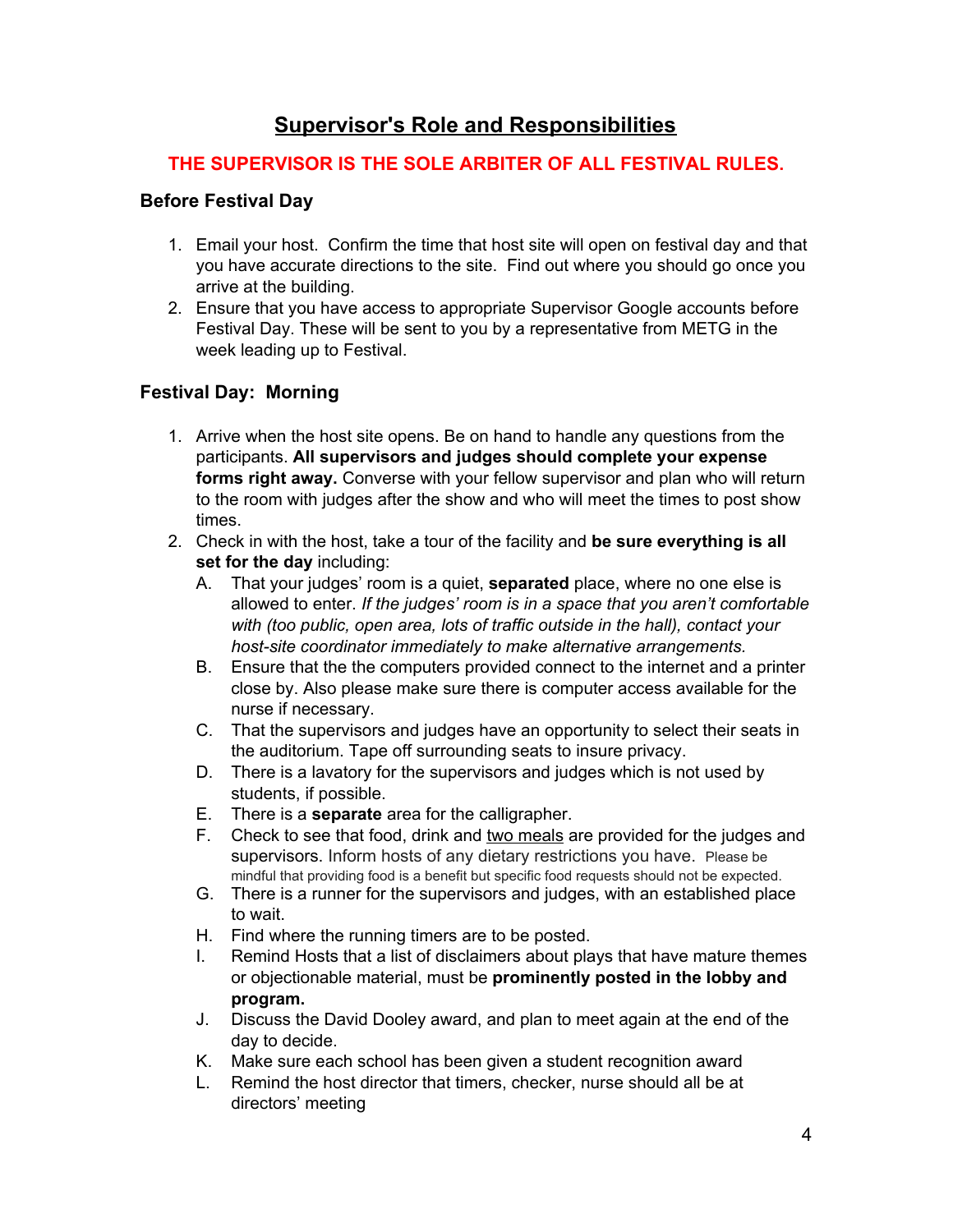M. Ensure that there is a responsible adult serving as the Festival Technical Director backstage/in the wings for the entirety of the festival day.

## **Important: Remind the host that no member of the host school should enter the judges/supervisor area once everything is all set.**

## 3. **Check the judging room for supplies**.

- \_\_\_\_ Writing utensils
- \_\_\_\_ Stapler and staples
- All forms and directors' packets
- \_\_\_\_ Post-it-notes (3 colors- 1 per judge)
- \_\_\_\_ Copies of Company Breakdown Sheets for each play
- \_\_\_\_ Packets of very large manila envelopes, 12" x 15" (14)
- \_\_\_\_ All-star award certificates and gold seals
- \_\_\_\_ Clipboards (5)
- Paper (pads of paper or loose paper for judges to take notes)
- \_\_\_\_Penlights (5) and extra batteries
- **EXEC** Paper clips (for grouping ensemble awards together)
- Large roll of paper or whiteboard to write all-star company list.
- Several different colored markers to write all-star company list.

## **House Manager/Checker:**

● Be sure the host team has made arrangements to quarantee no show will start before the judges are in the house. If no arrangements have been made, **make them. Review the protocol for announcing plays.** *(A copy of instructions for house managers is included in this packet.)*

#### **Runner:**

• Let your runner know that s/he should stay just outside your room at all times, including at the end of the day until dismissed. The runner needs to be available to support the work of the supervisors and judges at all times.

#### **Timers:**

- Be sure timers know not to reset their watches until they have been compared in your presence. Arrange a convenient meeting place. The backstage timer will consult with you only if there is a time overrun on the set up or strike.
- Be sure timers know they are responsible for timing the 5 minute set up. Only the Stage Manager for the day has to time the strike. They only need to communicate with you if a set up goes over 5 minutes on all watches, including the adult stage manager backstage.
- Timers should use their information sheets for each show if the host collected them at tech rehearsals. If not, they need to get that information at the directors' meeting.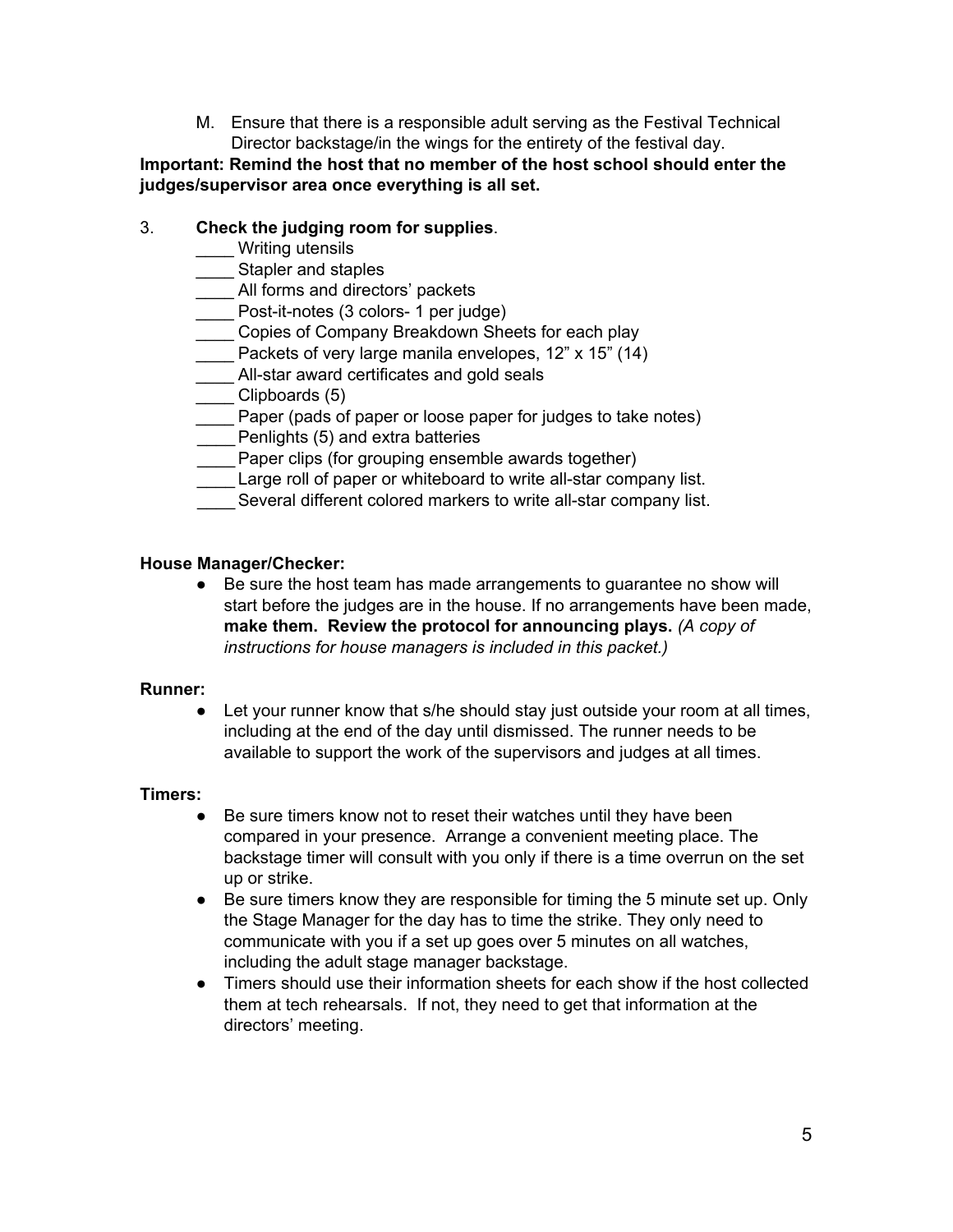#### **Stage Manager/Adult backstage:**

- Let stage manager/adult backstage know that s/he can stop the 5 minute set up/breakdown if there is a safety issue with no penalty to the school. If the adult stage manager backstage deems a delay to be a safety issue, and it will take a considerable time to resolve, the supervisor must be notified. If the issue takes longer than 20 minutes to resolve, in order to maintain the timeliness of the day, that element must be cut from the production in consultation with the supervisor.
- At the end of the day, the stage manager/adult backstage should nominate a school to receive the "Stage Managers Award" to be presented at the Awards Ceremony. The recipient of the award should be communicated to the supervisors before dinner.

## **Emcees:**

**●** Talk to the emcee about what is appropriate for introductions. *(A copy of instructions for emcees is included in this document.)* **Emcees should read any disclaimers that are in a program with regard to subject matter, language, etc.**

## **Calligrapher**

- Be sure that the calligrapher knows that s/he must stay until the end of the festival.
- Let the calligrapher know that you will give him/her a list of awards to be made up after each show.
- Calligrapher should make up the participation awards now and test the template/printer.

#### **Nurse:**

- Make sure you know where s/he will be during the day.
- S/he should have a computer so that the medical forms can be accessed with your provided password. Alternatively, the host can print out the forms for all schools. If the nurse is using printed forms, they must be returned to you at the end of the day so that you can dispose of them securely.

4. **Check the paperwork** to see that everything is there. The host will have collected this information from participating schools at their tech rehearsals.

- Play script
- Company Breakdown Sheet\*\*\* **The Company Breakdown Sheet (CBS) has been updated for 2019 and should list all student members of the company— actors, technicians, and crew. The judges and supervisors will use the CBS instead of the program page.** *These should have been filled out digitally, but provided to the supervisors WITHOUT SCHOOL NAMES. Please remove school names is they are visible.*
- Timers' Information Sheet (if the host collected this at tech; otherwise gather the necessary info at directors' meeting)
- Director's Statement (if applicable)
- Medical Form Signature Sheet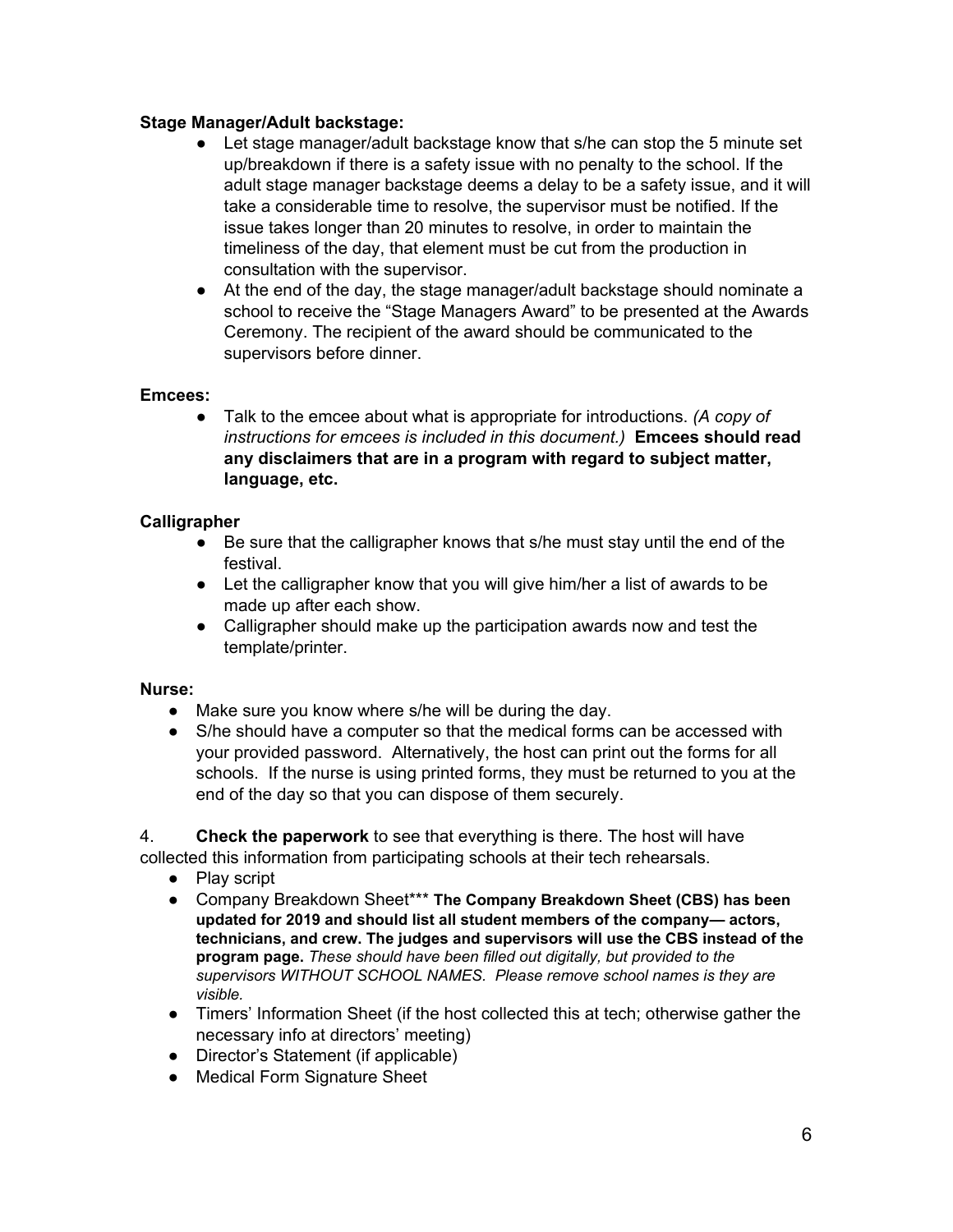## 5. **Meet with the judges privately.**

- Be sure the judges are comfortable using the documents in Google Drive, and that all technology needs are met.
- Be sure the judges each have a program, clipboard, penlight, pen, name tag and post-it-notes. Ask if there are any other supplies they need while they are watching performances.
- Ask them to do all-star company nominations and fill out their ranking sheet after each show. Tell them you will have a short discussion at lunchtime to see if everyone is on the same page, and will tally up their ranks at the end of the day before having a final discussion.
- Remind them that the judging criteria is in their packet from training and you have a copy as well (in Google Drive).
- <span id="page-6-0"></span>● Remind judges not to delete ANY files off the Google during the festival day.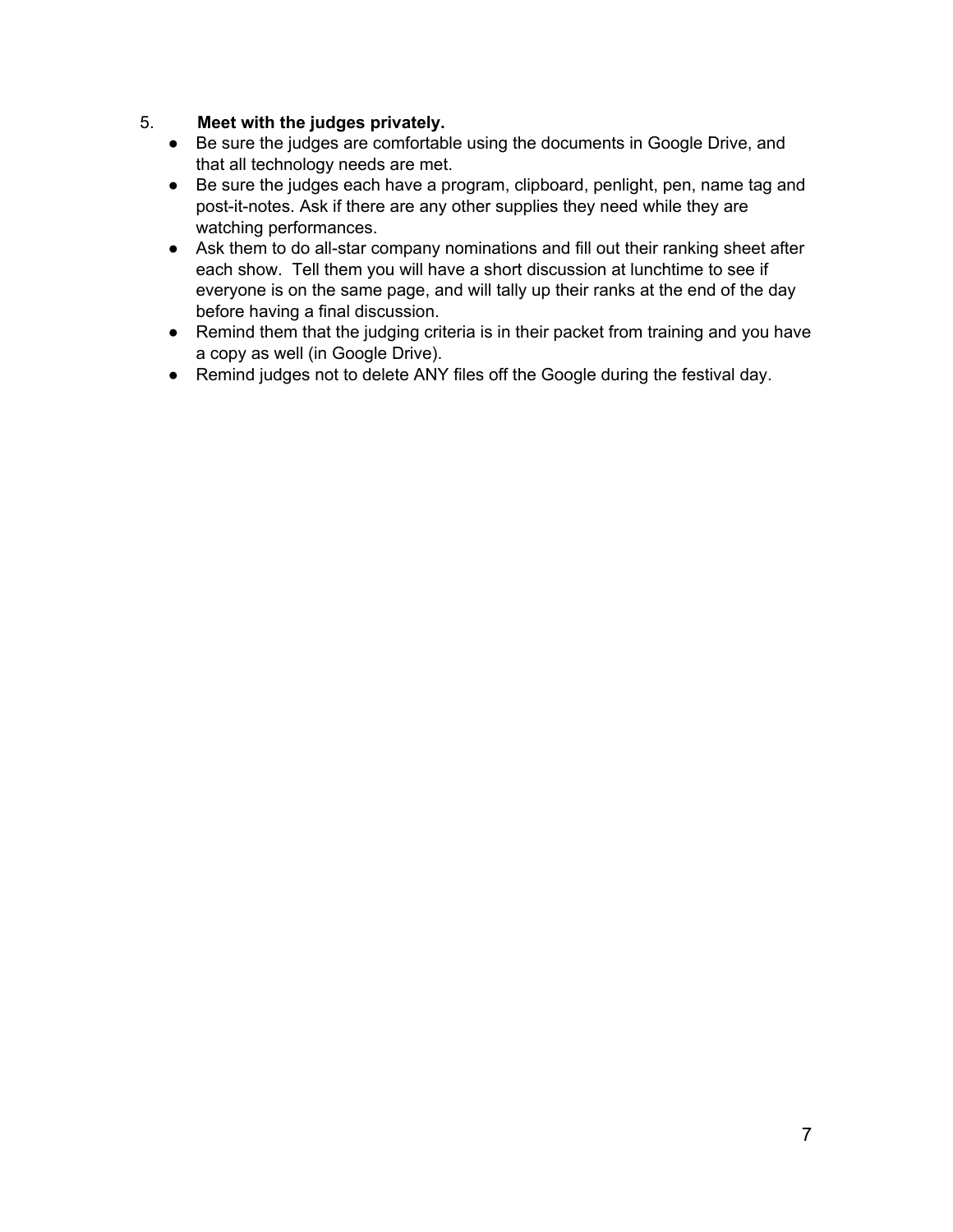## **Directors' Meeting**

#### *Required attendees: (take attendance)*

- ❏ Supervisors
- ❏ Directors (adult representative from the first performing school, if necessary)
- ❏ Timers
- ❏ Checker
- ❏ Host Coordinator
- ❏ Nurse
- A. **Judges will attend to say good morning and introduce themselves. They should then leave for the rest of the meeting.**
- B. Welcome everyone and set a **positive tone for the day.** Introduce yourself and your assistant supervisor and the directors.
- C. Ask the host school to introduce the timers, nurse, and checker to the directors, and make any other announcements. (Ask the Host if water is allowed in the theater.)
- D. Ask where the checker will be and explain that every director, not a student**,** must go to the checker and check in before each show. All students must see all shows unless there is a waiver. The only show missed is the one prior to their performance. Please note that should you grant a waiver to any student, who is ill or to any student who believes that he/she would be offended by material, which is going to be presented, to sit out a performance; they must have an adult with them during that time.
- E. Ask for any missing material from the schools' packets that you noted earlier.
- F. Ask the directors if they have any students who may have a specialized pronoun or gender identity that they feel would be pertinent for the judges to know.
- G. Remind directors that no show will start until all are in the house and the judges are seated. Review the protocol for announcing plays.
- H. Tell where the times will be posted and that a show must go over on all three watches in order to be considered for disqualification.
- **I. Pass around paper for directors to write their preferred email addresses- these addresses will be used at the end of the night when the lead supervisor will send reviews of ALL shows to each director.**
- J. Have each school's director introduce him/herself and the school and confirm timing information on chart that host has prepared: *(A copy of these questions is included to pass out at the Directors' Meeting*.)
	- 1. Name of the show.
	- 2. Timers' information if necessary (see timer info sheet).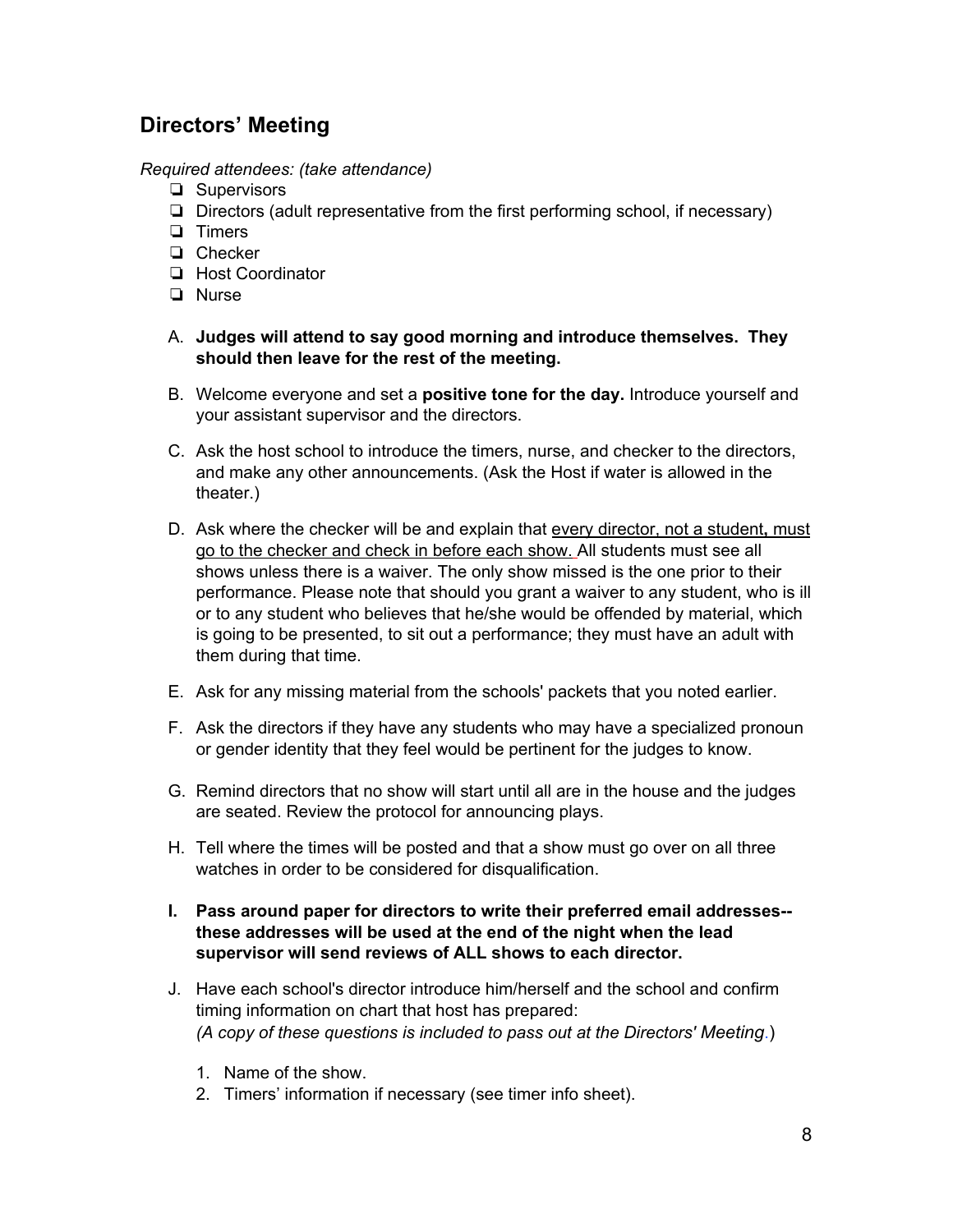- 3. Approximate running time of the show.
- *4.* Warnings about mature or potentially objectionable material in their plays. (*Have them identify the nature of the problematic material so that directors can convey this information to their casts).*
- 5. Use of strobe, gunshot, explosion or fog.
- 6. Any program changes.
- I. Give the following reminders:
	- $\checkmark$  Remind directors that no one is allowed to enter or leave the theater (except for illness or emergency) once a show goes up. Ask the host school if there is a system in place on both sides of the door to insure that this does not happen. Let the directors know where you will be seated and to come to you if there is a problem.
	- $\checkmark$  Remind directors to pick up packets in the judging room at the end of the day. Schools will receive copies of the justification sheet and their show's comments *only* in their packets. All comments for other shows will be emailed to directors the following day. This is in an effort to save paper and save time at the end of the day!
	- ✓ Remind all directors:
		- A. Rules of Theatre Etiquette
		- B. to make sure the rooms are cleaned at the end of the day. Tell them an inspection will be made before awards are given out. Ask the host to let you know of any problems.
		- C. to watch their assigned play in order to critique it and give them the number of the show they will watch. Assign Student Recognition Certificates to schools and ask to bring to Judges' room.
		- D. to go to a blackout at 39:50 if there is a risk they will go over. This is better than being disqualified.
		- E. to secure their valuables!
		- F. That schools moving on are required to attend meetings the Sunday after festival at 1:00pm. Please also tell them the location of the meeting.
- J. **Ask the second show of the day what they would prefer to do**. Either let the second show of the day miss the opening ceremony or remind the emcee to dismiss them from the hall before the first show starts. Most people prefer the former solution.
- K. Ask if anyone has any questions.
- L. Please remember that the "Spirit of Festival" starts with you; set the tone from your arrival!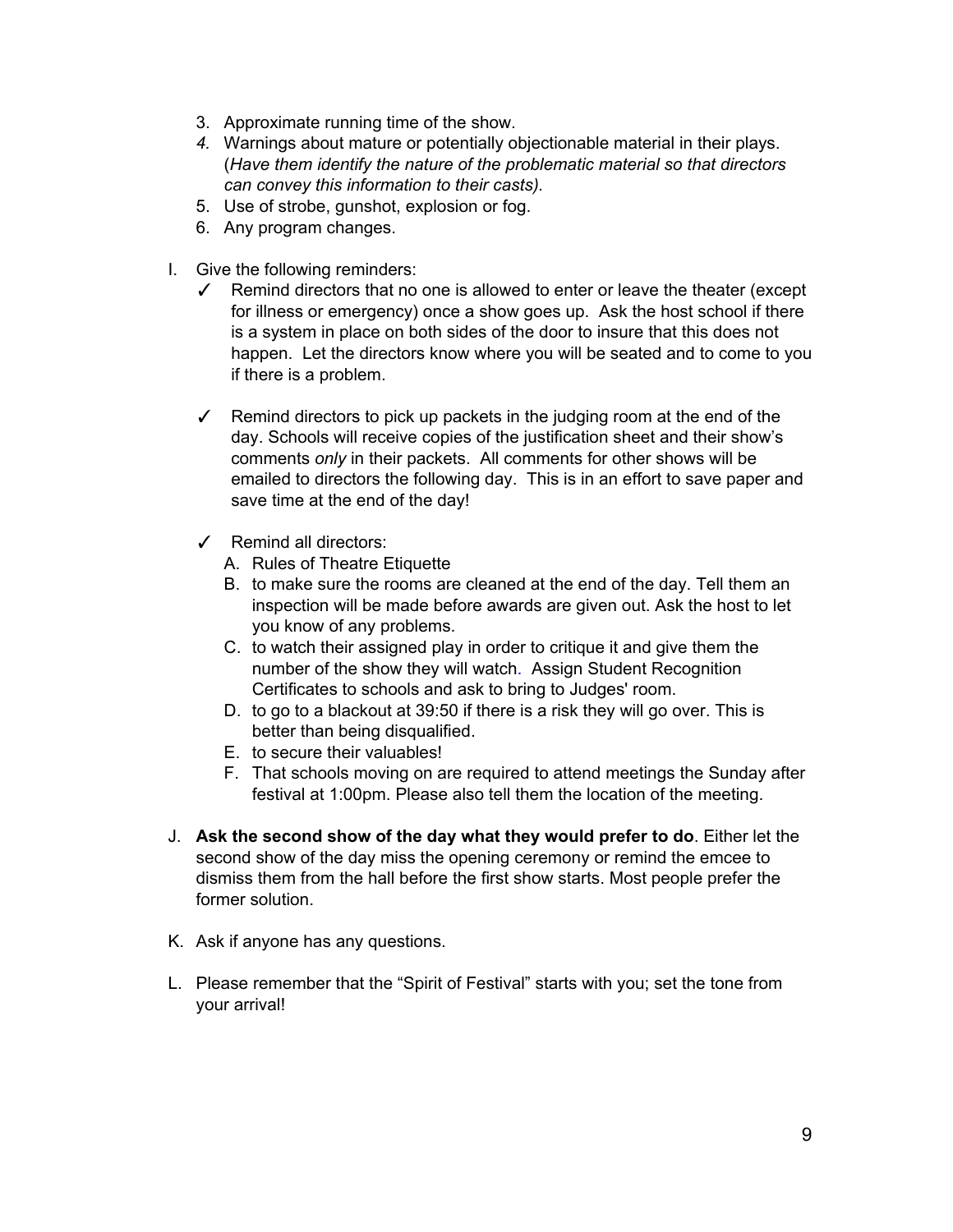## <span id="page-9-0"></span>**During Festival**

Be sure to **watch all plays** *(a ruling may be required by a supervisor).*

- 1. After a show, one supervisor should accompany the judges back to the judging room.
	- A. Create and insist on a quiet atmosphere in the judges' room. No persons**,** other than the supervisor and judges are permitted to remain in this room. Judges should start writing immediately!
	- B. Send runner for drinks, food, or supplies if necessary..

2. Judges should check off nominees for the **all-star company** immediately after seeing each performance and hand you their sheet.

- A. Give the all-star program page to the calligrapher.
- B. **Write the names of students nominated for the all-star company** on the large paper or white board provided. Also update the All-Star Form in Google Drive. \*Update this throughout the day
- C. Have a certificate made for each performer or technician receiving a nomination. Certificates can be destroyed later, if necessary.
- D. Each member of an ensemble chosen for an award must receive an individual certificate.
- E. If there are any shortages of seals or certificates, make a note of the school(s) and specific awards and notify the Guild. This is done by filling out the Additional Awards Form and sending it into the Guild in the Historian Packet. *(A copy of the form is included in this handbook.)* For the Award Ceremony, present the student with a photocopy of an award and let him/her know a real one will be mailed.
- F. At preliminaries, all schools must receive at least two awards. Urge judges to look for the best in each performance. This practice also *is encouraged* at the semi-final and finals level.
- 3. **Check the Order of Preference form** that the judges use to see that it is updated after each show.
	- A. At lunchtime, look at all three judges' order of preference sheets. While they eat, facilitate a short conversation about the plays you have seen so far. The goal is for supervisors to "take the temperature" of the judges in regards to the work adjudicated so far. Be sure to take notes as the supervisors will want to reference these conversations later in the day.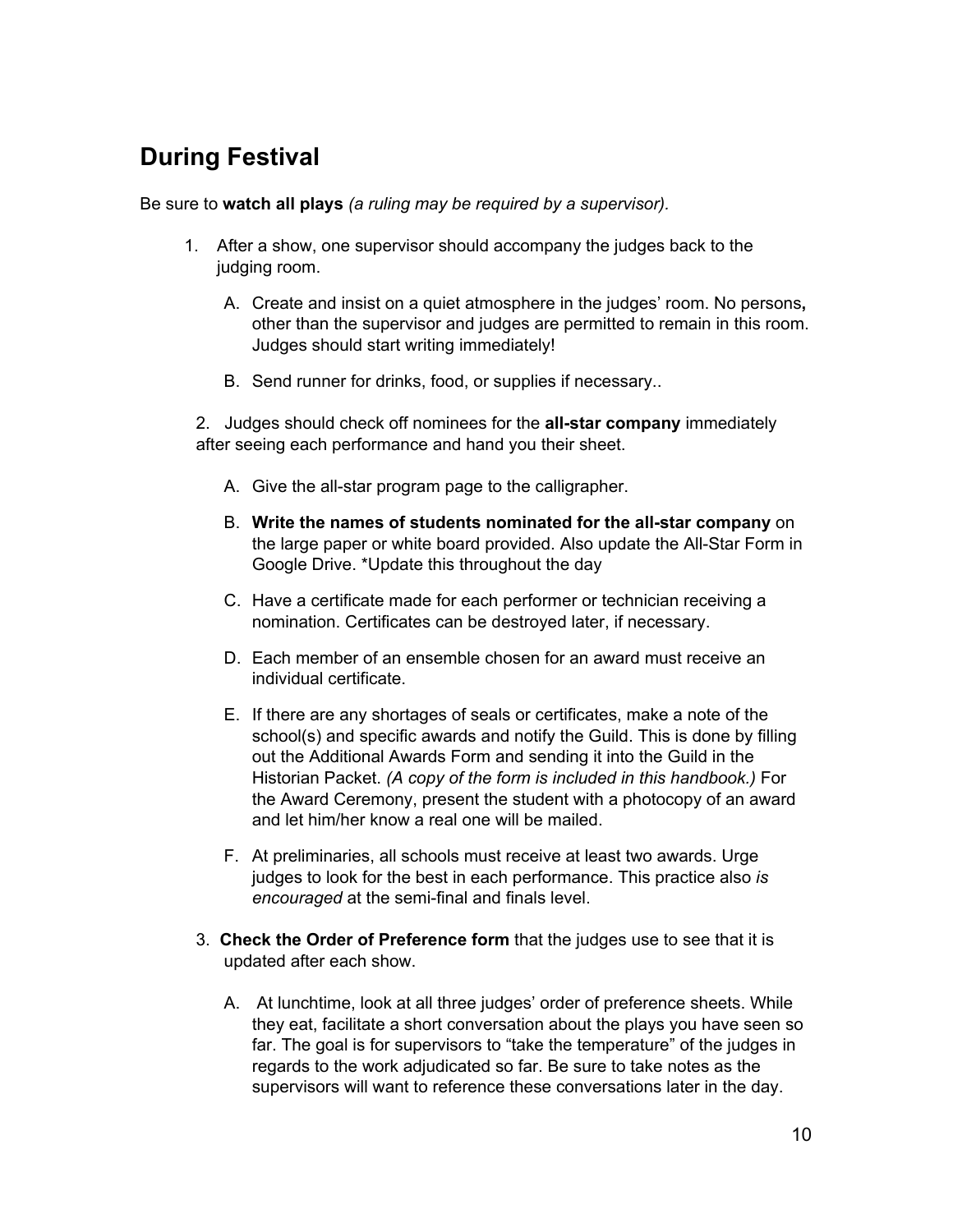#### 4. The **second supervisor should meet timers and check all three watches**.

- A. Post the time on the lowest watch and make a note of it in your program.
- B. If a show goes over on all three watches, make a note of all three times in your program.
- C. Notify the show's director immediately and discreetly, and then post the lowest time.
- D. Judges do not need to be notified that the show has gone over time.

5. **Read the evaluations on the comment sheet for each play**. *If the judges resist letting you see their comments, gently remind them that it is part of your job.*

- A. Comments should be constructive and delivered from the perspective of helping the director with the next rehearsal.
- B. Judges should comment on both the strong and weak points of each production.
- C. Judges should consider the Judge's Critique Suggestions in writing. They DO NOT have to answer all the questions. The questions are merely writing prompts.
- D. If points are not clear or too harsh or do not meet with the Judging Guidelines, ask the judges to reconsider or to clarify.
- E. Make sure that the judges comments are addressing the production, not the play itself.
- F. Under no circumstances should the comments be insulting to the students or the director.

6. As forms are completed **put material in Directors, Guild, or Judges' Packets**. (A listing of packet needs is in the forms section) Use large manila envelopes provided by the host, and put correct names of recipient on the front.

7. Be sure the judges are back in the theater in a timely manner.

## <span id="page-10-0"></span>8. **During the second break (or toward the end of the day), please complete the Supervisors' Festival Feedback form in Google Drive.**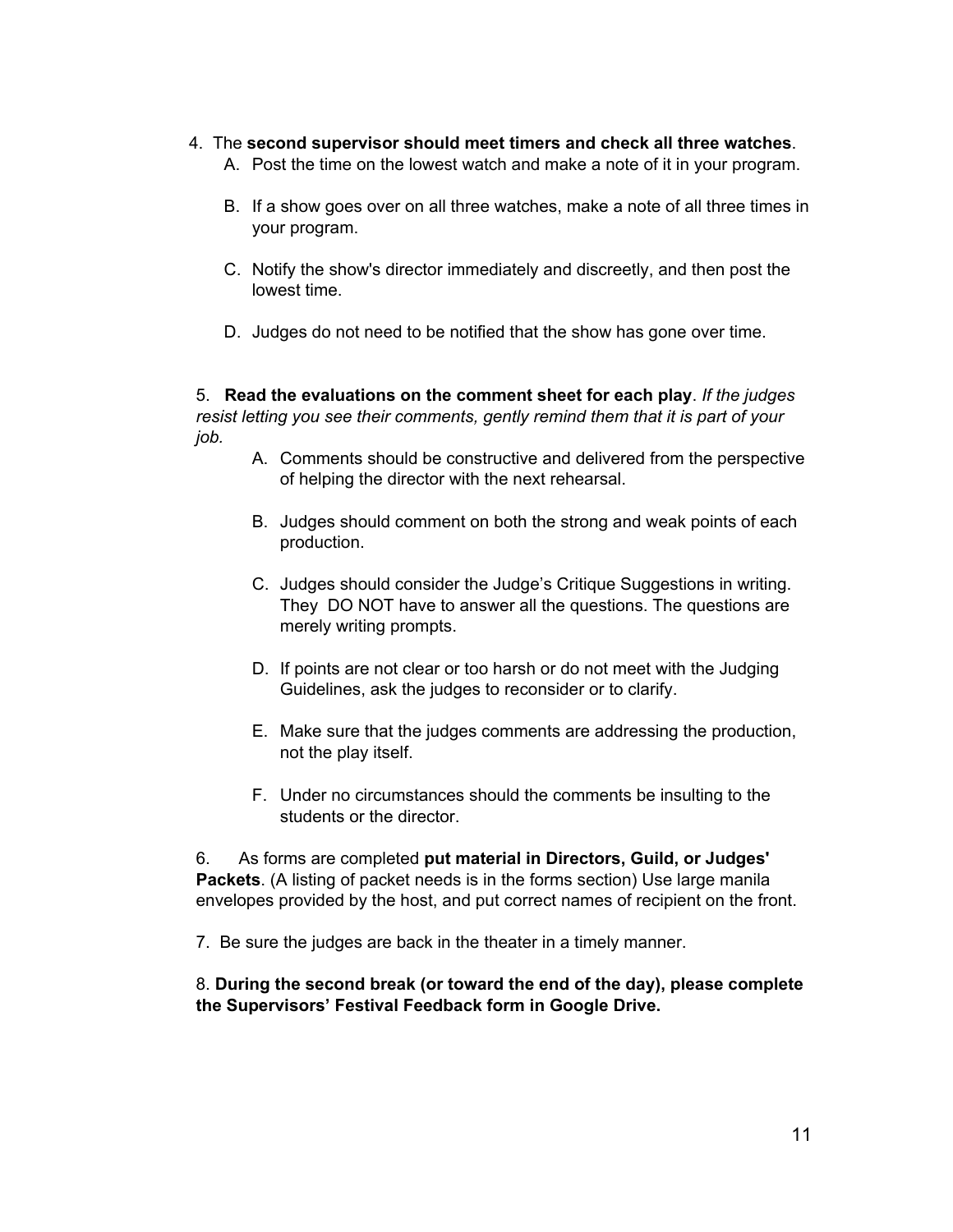## **After The Last Show**

- 1. Have the judges **nominate the all-star company members from the last show**.
- **2.** Complete the ranking process for the end of the day.
- 3. Check with the timers and **post the last time**. Have the timers turn in their stopwatches.
- 4. Take the **last all-star company selections to the calligrapher.**
- 5. Have runners **collect student recognition awards.**
- 6. Allow the **judges some time to complete their writing**.
- 7. **Collect supplies to return** such as: clipboards, penlights, and other supplies provided by the host.
- 8. Have **the judges make the final selection for the shows going on**. If after a reasonable amount of time the judges have not completed their comment sheets, ask them to take a break and discuss the shows going on.
	- $\checkmark$  Give them the results of the tally sheet and confirm that all three judges are in agreement on the winning shows.
	- $\checkmark$  They should not discuss all shows seen that day. They need only discuss any differences of opinion on the placement of the top shows.
	- ✓ PRELIMS You must have the top shows in  $1<sup>st</sup>$ ,  $2<sup>nd</sup>$  and  $3<sup>rd</sup>$  placement order for Prelims and **there can be no ties**. Shows cannot be placed for the next round if a tie occurs.
	- $\checkmark$  SEMIS Choose only the top 2 shows as winners. You need not break a first place tie.
	- ✓ You might need to act as a facilitator to help the judges reach some of their decisions. It should be possible to simply "go by the numbers" when choosing the winning schools, but it may not be so easy. Judges need to come to an agreement they can live with. Some compromise is often necessary.
	- $\checkmark$  In the case that the judges can't break a tie after a reasonable amount of time, use the Tie Breaker Sheet (form included). Once those numbers are arrived at through the sheet, your winners will be set in stone. No more discussion.
- 9. **Phone in and Email results of the festival with each winner's exact placement.** While the judges are completing their comments, it is the perfect time to phone in the results. It takes several hours to prepare for the next day's directors' meeting, and it cannot be begun without all sites having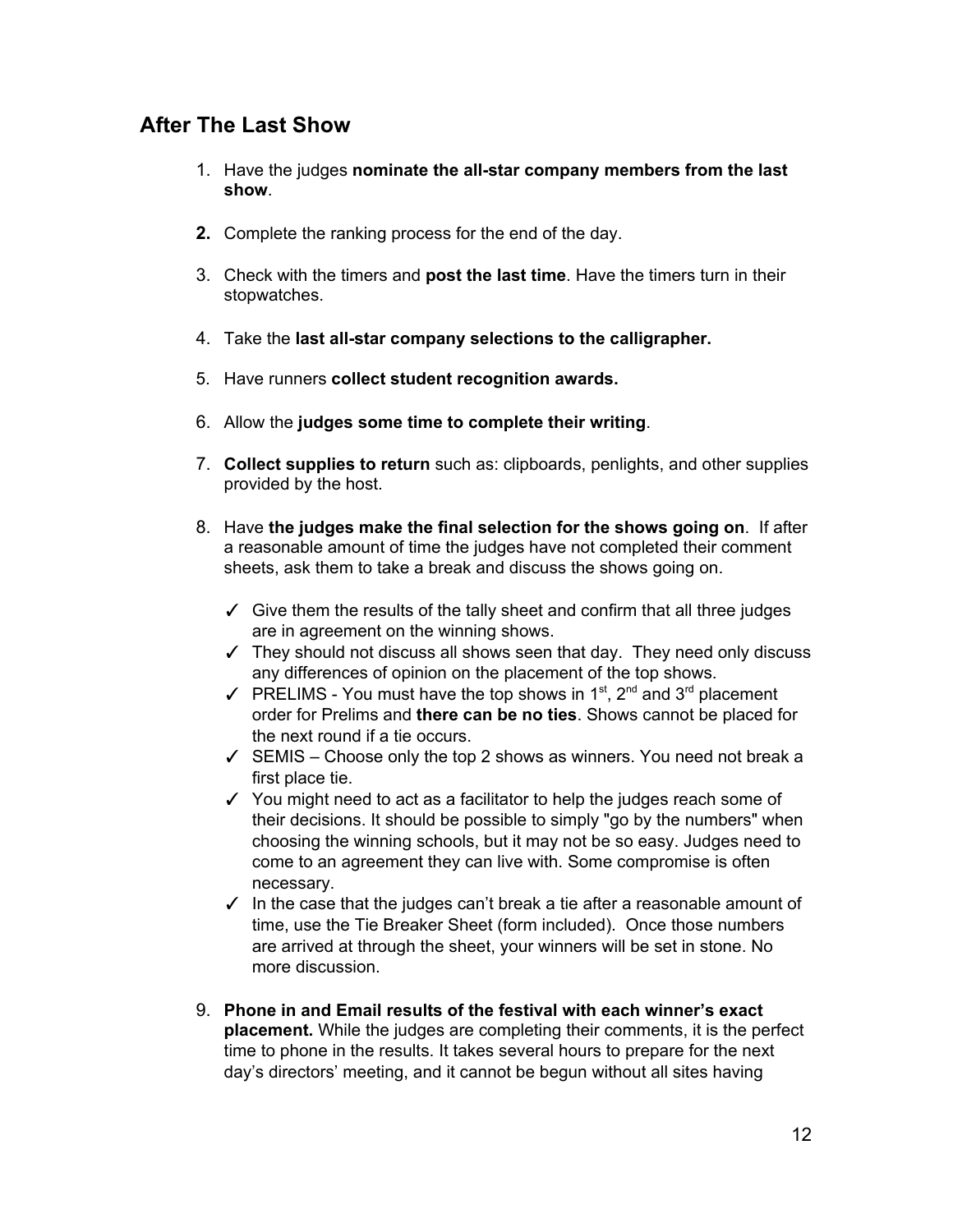called in. **Please do not wait until the awards ceremony is over to do this.**

- ✓ Give your name; the name of the site; placement  $(1<sup>st</sup>, 2<sup>nd</sup>,$  and 3rd); name of the school, name of the show.
- ✓ Send a digital copy of the tally sheet and ranking bracket to [president@metg.org](mailto:president@metg.org) . **This will be found in your Google drive folder.**
- 10. **Prepare the Justification Sheet** . This sheet tells in two or three sentences why a show is or is not going on to the next round. The sheet is copied for all directors. The judges' closing statements on their comment sheets could be used if they are specific. This can be written by the judges or done by the supervisor – most judges prefer to have the supervisors write the sheet. After you write it, the judges should read it and sign it. **This sheet will be found in your Google Drive folder.**
- 11. Have **judges make final selections for technical and acting awards**. Refer to the lists on the large paper or whiteboard to make the final decisions on the all-star company. Remember awards are not consolation prizes and should reflect the work done.
	- A. Refer to Company Breakdown Sheet for each school to determine/confirm that the work being awarded is the students' work.
	- B. If there are any questions, send the runner for the director and check with them outside the judging room.
	- C. Remember that a student in an ensemble may be given an individual award for any work outside the ensemble.
	- D. Remember that a school going on to the next round is an award in itself and does not need a full cast ensemble award as well.
	- E. Please be sensitive to the situation where all schools or all cast members but one receives recognition. If possible, do not single out anyone in this way.
	- F. It is a good idea for the judge to put a post-it-note on each award with a comment as to why the award is being given. This will help them at the awards ceremony when presenting the awards.
- **12. Ask the Host stage manager** to single out a particular school with **a Stage Manager's Choice Award**. This is an award. It should be given to the school that was the most professional, easiest to work with, cooperative, etc. during the tech rehearsal and on festival day. The award is meant to honor the entire cast and crew, not just a Stage Manager who was cooperative. Please make that clear to the Host stage manager. Give this information to the calligrapher for a certificate.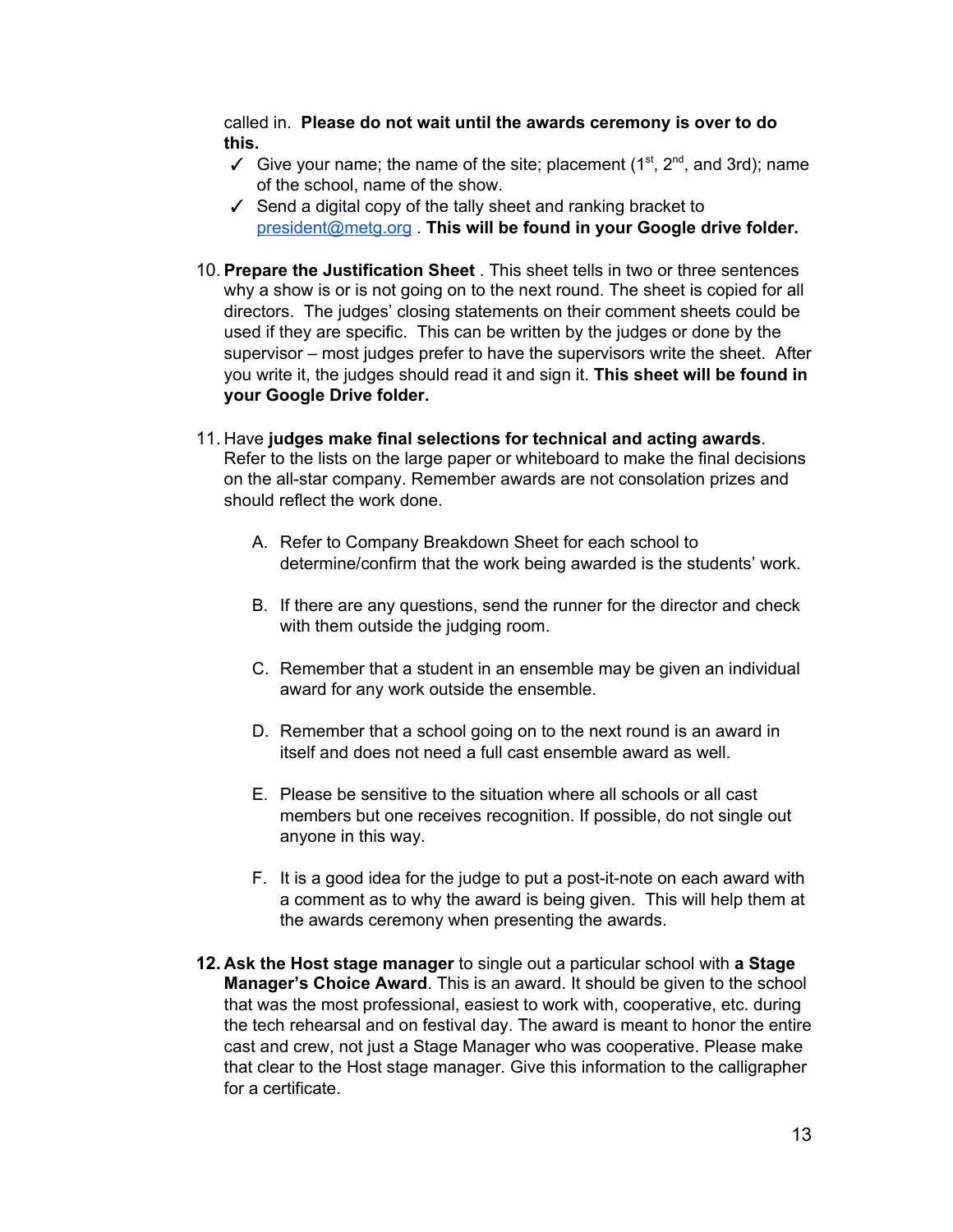<span id="page-13-0"></span>**13. Ask the Host Director** to choose someone from his or her school for the **David Dooley Unsung Hero Award.** This award is presented to a member of the host school staff who exemplifies the "spirit of festival"

## **Awards Ceremony Preparation**

1. Prepare the All-Star Company Awards.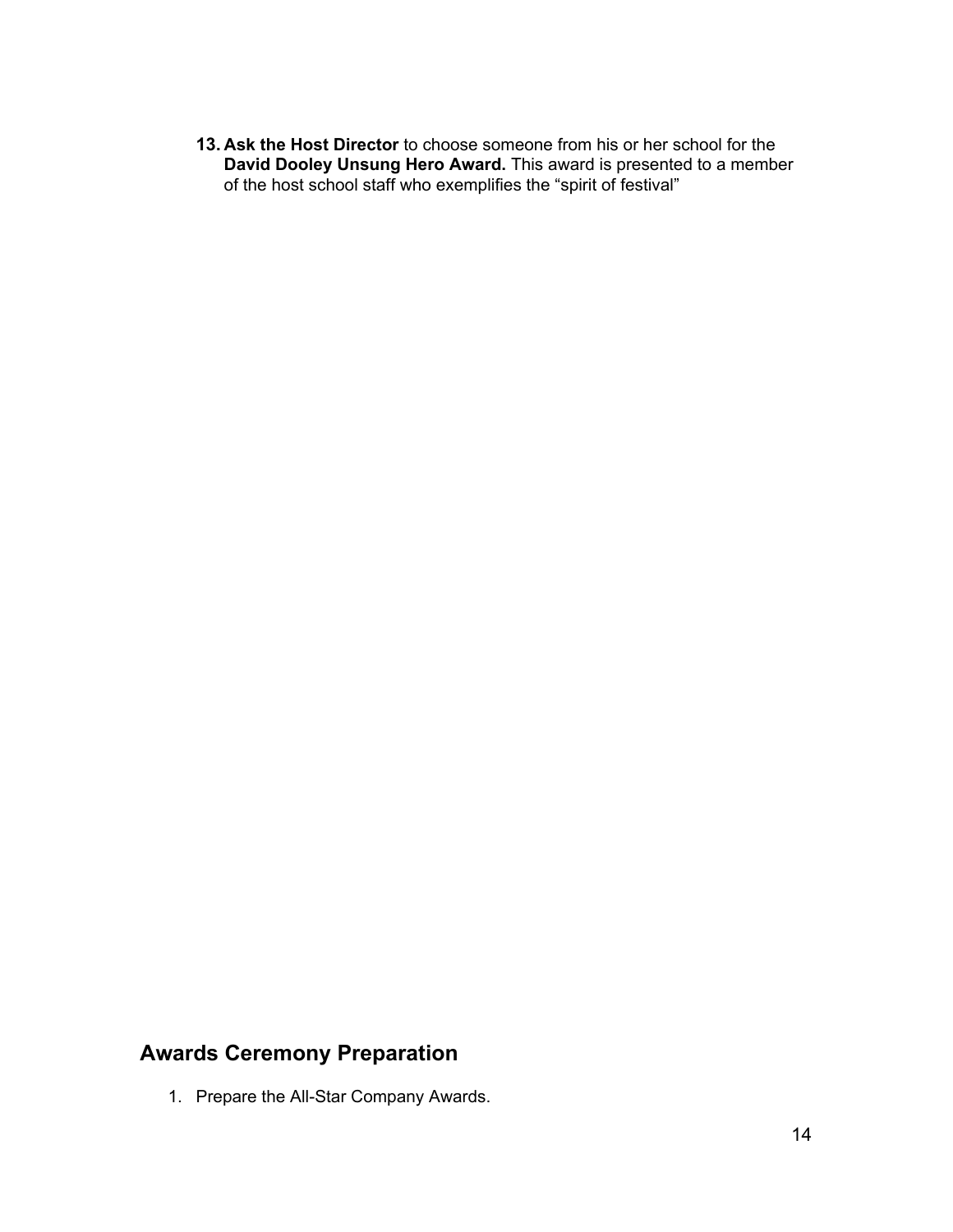- $\checkmark$  Apply seals to awards certificates
- $\checkmark$  Mix acting and technical awards.
- ✓ Be sure the first eight awards are for eight different schools.
- ✓ Destroy any certificates done by the calligrapher and not being given. Take pieces home.
- 2. Prepare Stage Manager's Award and David Dooley Unsung Hero Award.
- 3. Collect Student Recognition Certificates from schools.
- 4. Prepare the judges for the awards ceremony
	- ✓ Go over the procedure, what goes first, second, etc.
	- ✓ Go over the format for announcing the awards. Follow the format of SHOW NAME, ROLE, and STUDENT'S NAME. (Otherwise, the students will not hear it.) You have a form in this handbook for this. You can place the form on the podium as a guide.
	- $\checkmark$  Explain to the judges the arrangement of the awards is not to be changed by them prior to handing them out, so that each school will receive one award before others are given out.
	- ✓ Allow judges to write post-it notes for each award they are giving
- 5. Make sure the All-Star Company form is complete
- 6. Prepare the packets for the Directors, Judges, and Guild. The guild packet checklist is included in your Google drive to print and staple to each packet.

*Directors' Packets:*

\_\_\_\_ Scripts

- \_\_\_\_ Judge comment sheets on *THEIR SHOW ONLY*
- **\_\_\_\_** Justification sheet

*Judges' Packets*

- \_\_\_\_ Both judges' order of preference sheets & supervisor tally sheet
- <span id="page-14-0"></span>\_\_\_\_ Justification sheet

## **Sample Timeline from end of last show until Awards Ceremony**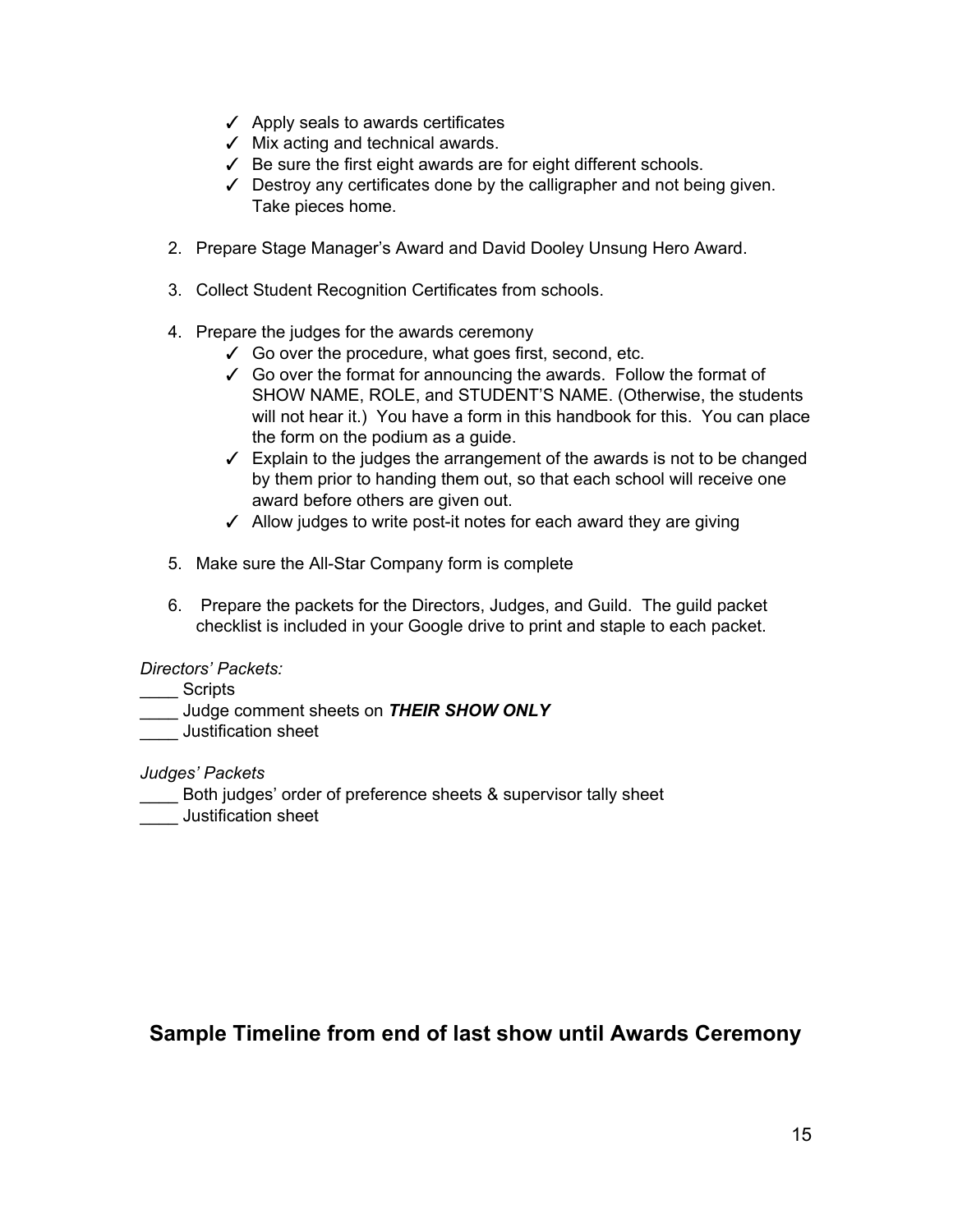| <b>Time</b>          | <b>Judges</b>                                                                                      | <b>Supervisors</b>                                                                                                                                                                       |
|----------------------|----------------------------------------------------------------------------------------------------|------------------------------------------------------------------------------------------------------------------------------------------------------------------------------------------|
| 5-10 minutes         | Make all-star<br>nominations for last<br>show<br>Finish Order of<br>Preference sheet               | Collect all-star noms &<br>bring to calligrapher<br>Post final show's time<br><b>SM</b> award<br>Dooley award<br>Send runners to collect<br>student recognition<br>awards from directors |
| 15 minutes           | Writing time for last<br>show                                                                      | Supervisor's tally sheet<br><b>DINNER</b><br><b>OPTIONAL: Swing by</b><br>the directors dining<br>area to give an update<br>on time.                                                     |
| $30 - 45$<br>minutes | <b>DINNER</b><br>Discuss winning shows<br>Choose all-star<br>company                               | • Discuss winning shows<br>Call in/email winning<br>shows<br>Choose all-star<br>company<br>Do all-star company<br>sheet<br>Weed out award<br>certificates not being<br>used              |
| 20 minutes           | • Finish writing                                                                                   | <b>Justification sheet</b><br>Put stickers on awards                                                                                                                                     |
| 45 minutes           | Divide up awards and<br>write post-its<br>• Plan awards ceremony<br>Approve justification<br>sheet | Finish printing and<br>putting together packets<br>Organize materials for<br>the awards ceremony                                                                                         |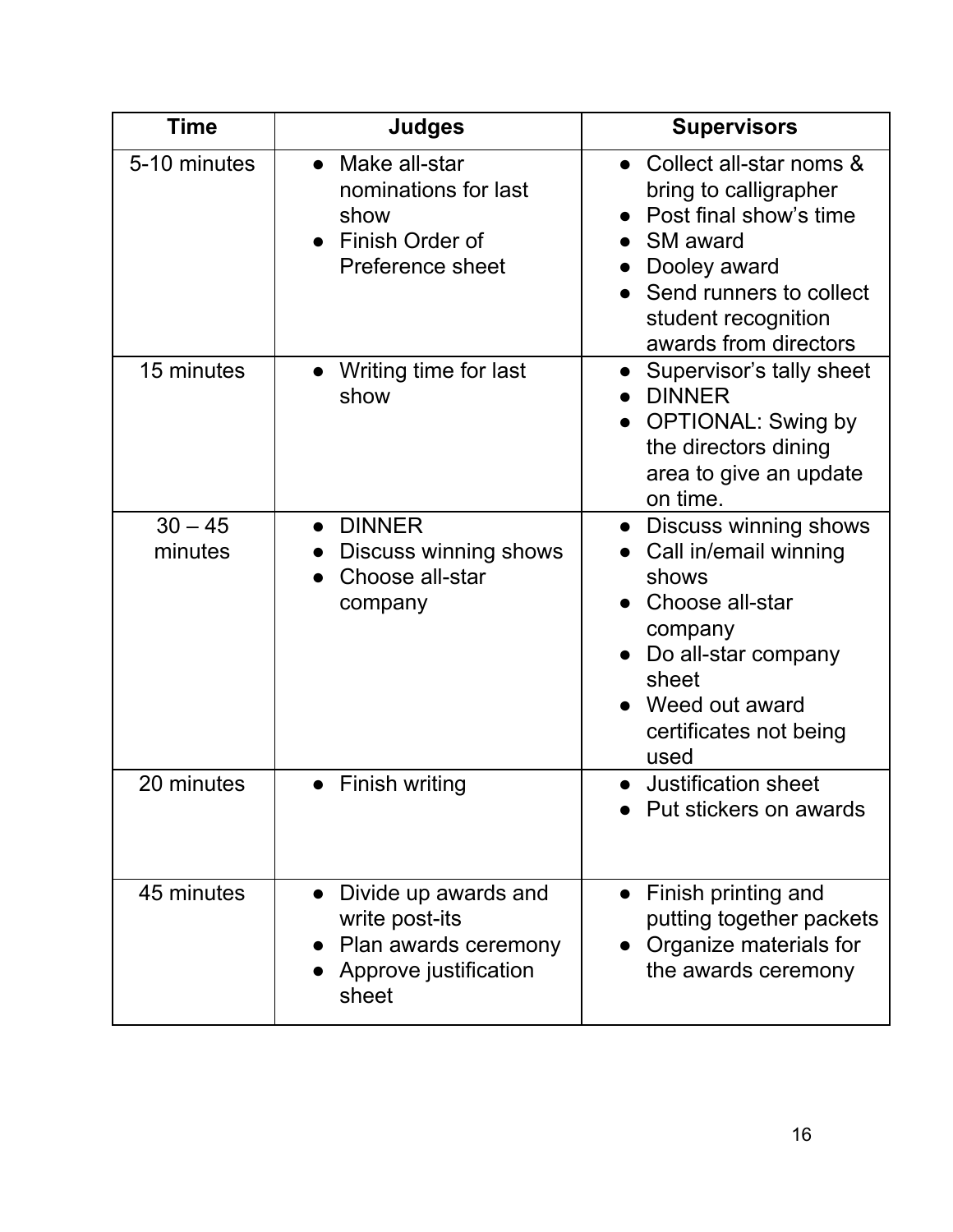## **GUILD CONTACT INFORMATION**

<span id="page-16-0"></span>Call in Festival results as soon as they are known. **Do not wait until after the awards ceremony.** Several hours of work must be done for the next day's Directors' Meeting and cannot start until all results are given. You may be leaving your information on an answering machine, so speak clearly. Repeat the information and leave a contact number in case there are any questions.

**PRELIMS: Email and Call** Maryellen McGarty **SEMIS: Email and Call** Maryellen McGarty

# **Maryellen McGarty 774-521-3022**

**[metg@metg.org](mailto:metg@metg.org)**

**Give the following information: Your name: (This is \_\_\_\_\_\_\_\_\_)** Site: (calling from **contact in the shows going on are : 1 st PLACE name of school, name of play 2 nd PLACE name of school, name of play 3 rd PLACE name of school, name of play Repeat the results and then leave a contact number**

**PRELIMS –** NO TIES ARE ALLOWED. ADJUDICATORS MUST BREAK TIES EVEN FOR FIRST AND SECOND PLACE.

**SEMIS** – 2 schools go on to finals; no rankings are necessary.

*If there are any questions during the festival with regards to rules, etiquette or other festival matters, you may contact the Guild President. If advised to complete a medical incident report, make sure that it is printed and included in the president's packet.*

## **ALICIA GREENWOOD (METG President)**

(cell) 978-866-6373

(email) [president@metg.org](mailto:president@metg.org)

## **Supervisor Trainers:**

<span id="page-16-1"></span>**Chris Brindley -- [cbrindley@metg.org](mailto:cbrindley@metg.org) Caitlin Lahey -- [clahey@metg.org](mailto:clahey@metg.org) Awards Ceremony**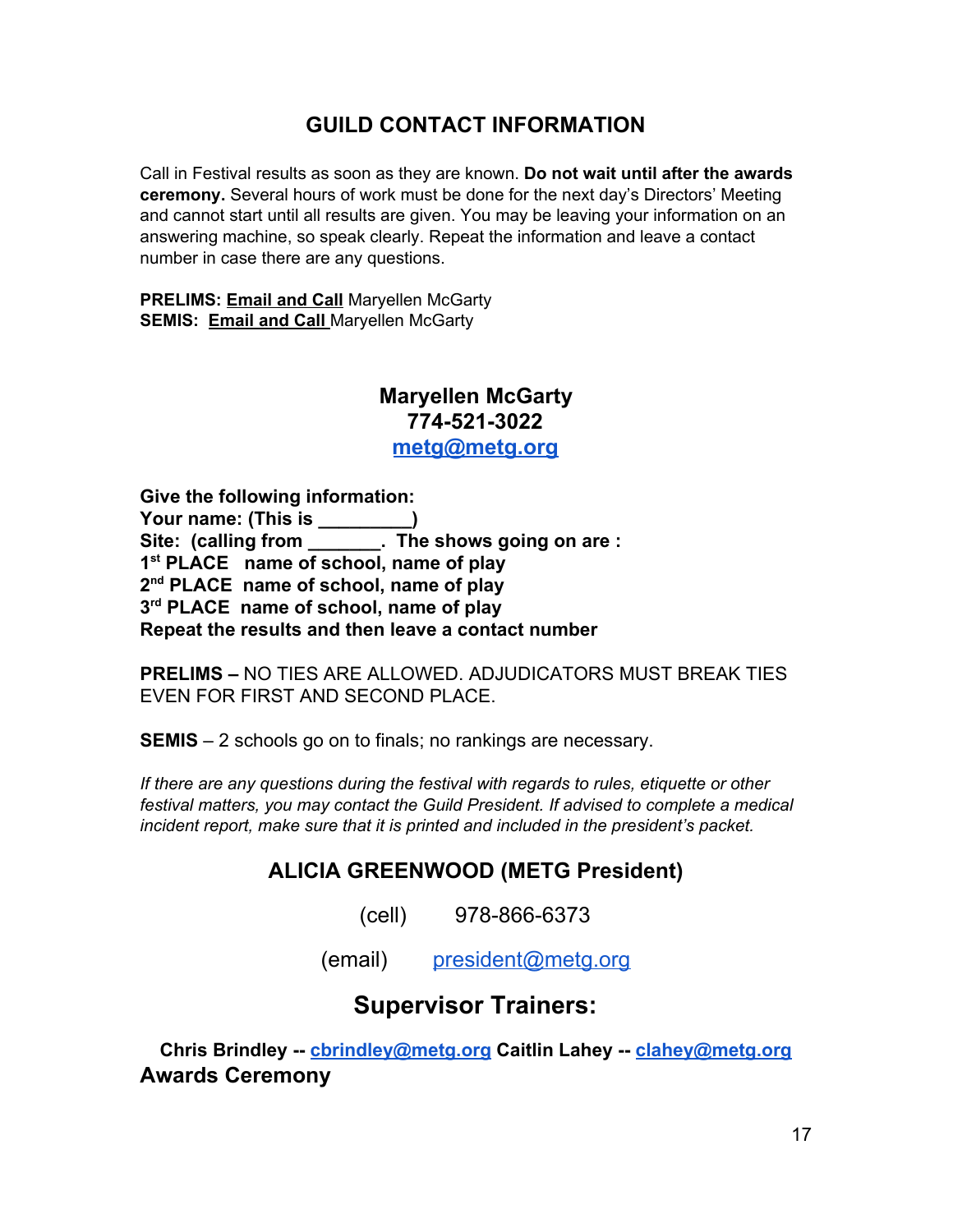We ask that supervisors follow the following format as closely as possible so that the audience can fully appreciate the awards presented. Please be sure to be friendly and professional in your demeanor. Please avoid long speeches or jokes.

## **SUPERVISOR**

\_\_\_\_ A. Check with the host to be sure all awards and materials necessary for the ceremony are there before beginning.

B. Greet the schools and thank them for their patience while the judging was completed.

**EXEC.** Introduce yourself and the judges.

 $\frac{1}{2}$  D. Thank by name  $-$ 

The host school for hosting and assistance.

\_\_\_\_ The timers

\_\_\_\_ The checker

The runner

The nurse

\_\_\_\_ The calligrapher

Give any other special thanks for support at that site.

**E.** Recognize the directors with applause.

F. Recognize the technical personnel with applause.

\_\_\_\_G. Recognize the graduating seniors with applause, and urge them to stay involved.

\_\_\_\_H. Recognize the parents with applause.

\_\_\_\_ I. Remind the schools to make sure areas they used are clean.

## **PRESENTATION OF STUDENT RECOGNITION AWARDS & PARTICIPATION CERTIFICATES**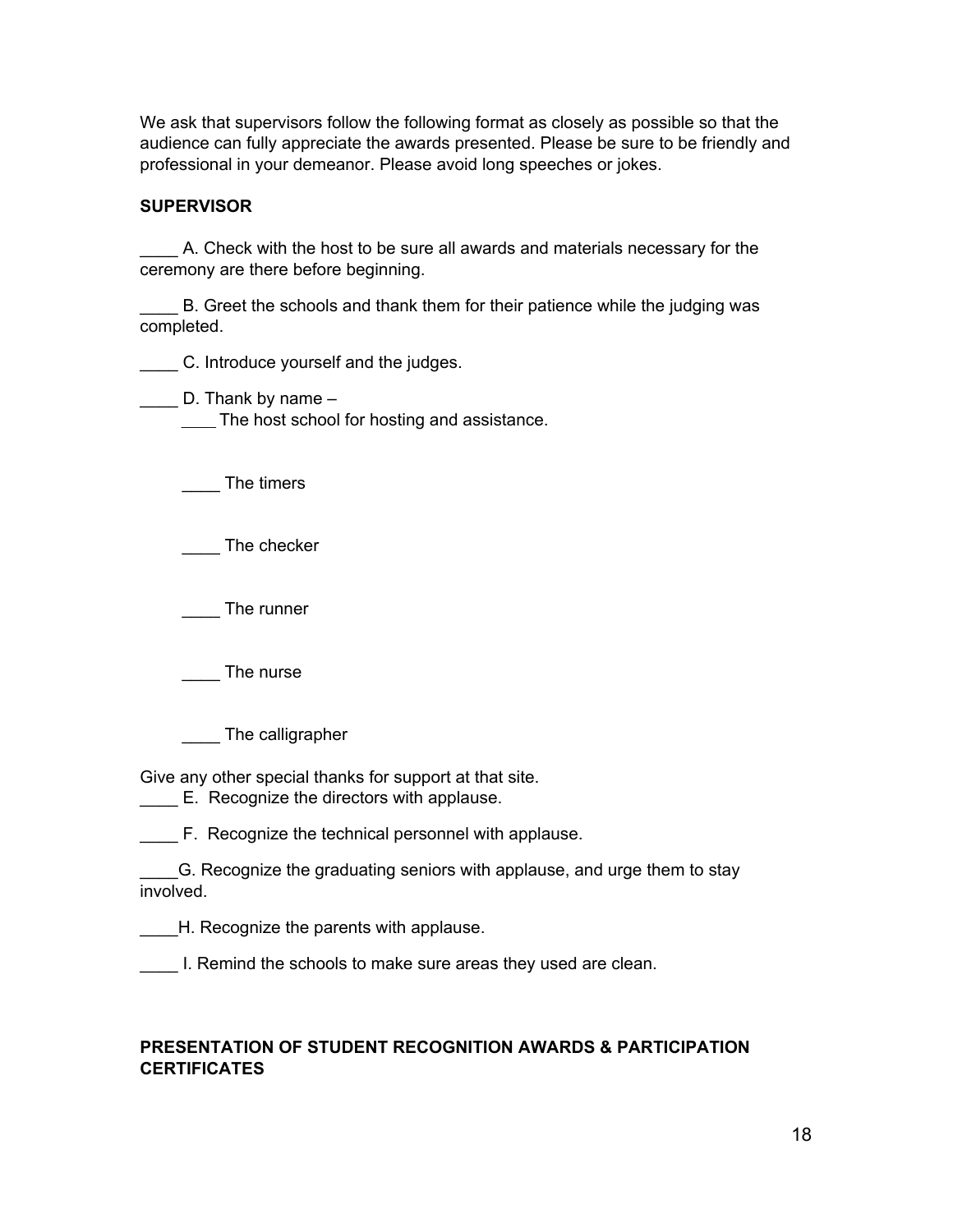\_\_\_\_ A. Ask for two students from each school to come onstage to present the Student Recognition Awards and receive the Participation Certificates.

\_\_\_\_ B. Have the students stand in the order in which their school performed that day.

\_\_\_\_ C. The representatives will read their certificate and pass it on to the next school. The Supervisor hands the school the Participation Certificate. Schools remain on stage while this process is taking place

D. Ask the students to sit down.

\_\_\_\_ E. Ask the host school's stage manager to come up to present the Stage Manager's Choice award.

\_\_\_\_ F. Ask the host school director to come up to present the David Dooley Award.

\_\_\_\_ F. Announce that the judges will present the All-Star Company Awards.

## **JUDGES**

A. The first 8 awards should be presented to different schools. Present individuals within an ensemble together, but make sure that each individual's name is read.

\_\_\_\_ B. **Be careful to announce the awards in the following order so the audience can understand who is being recognized.**

- 1. The Play
- 2. The tech or acting role
- 3. The student's name

## **SUPERVISOR**

\_\_\_\_ A. Congratulate the all-star company and ask them to stand for a round of applause.

B. Before announcing the schools which are going on -

- \_\_\_\_ 1. Remind the schools going on they must meet the next day at 1:00 at \_\_\_\_\_\_\_\_\_\_\_\_\_\_\_\_\_\_\_\_\_\_\_\_\_\_\_ (meeting location).
- 2. Remind directors to pick up their packets in the judging room after the ceremony.
- \_\_\_\_\_ 3. Remind directors of schools going on that they should bring a corrected program page to the meeting the next day.
- \_\_\_\_\_ 4. Announce that the judges and supervisors will make themselves available after the awards to talk with directors.

\_\_\_\_ C. Announce that the three schools going on will be announced in no particular order. Ask that each school send one representative to accept the award.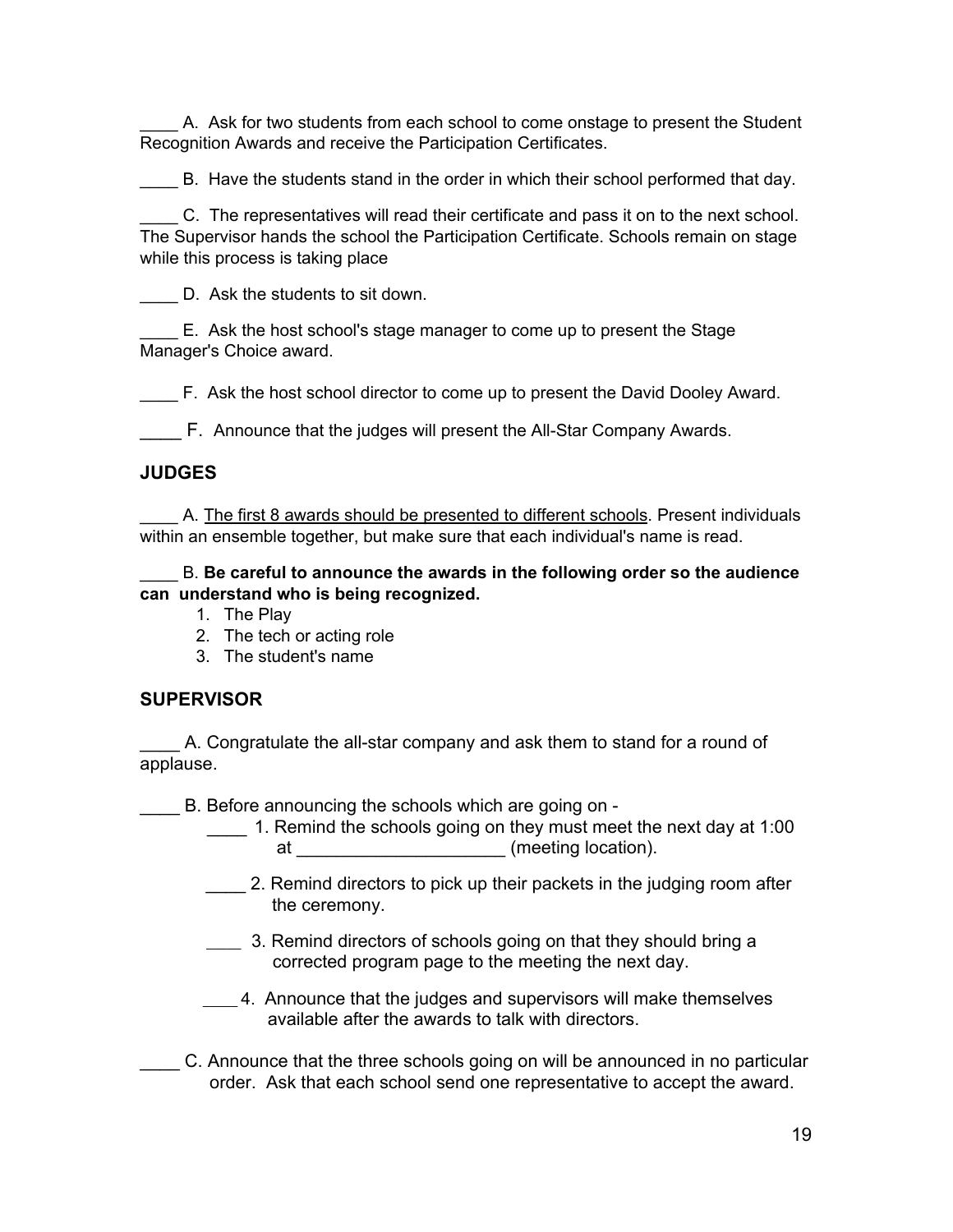\_\_\_\_ D. Turn the mic over to the judges to present the awards.

## **JUDGES**

Judges present the awards. Announce that awards are being presented in no particular order. Give the reason for the selection, the name of the production, and lastly, the name of the school.

## **SUPERVISOR**

Wrap up the awards ceremony with some sense of closure.

<span id="page-19-0"></span>Be sure no papers, post-a-notes, etc., with comments on them are left behind.

## **After the Awards Ceremony**

1. Return to the judges' room.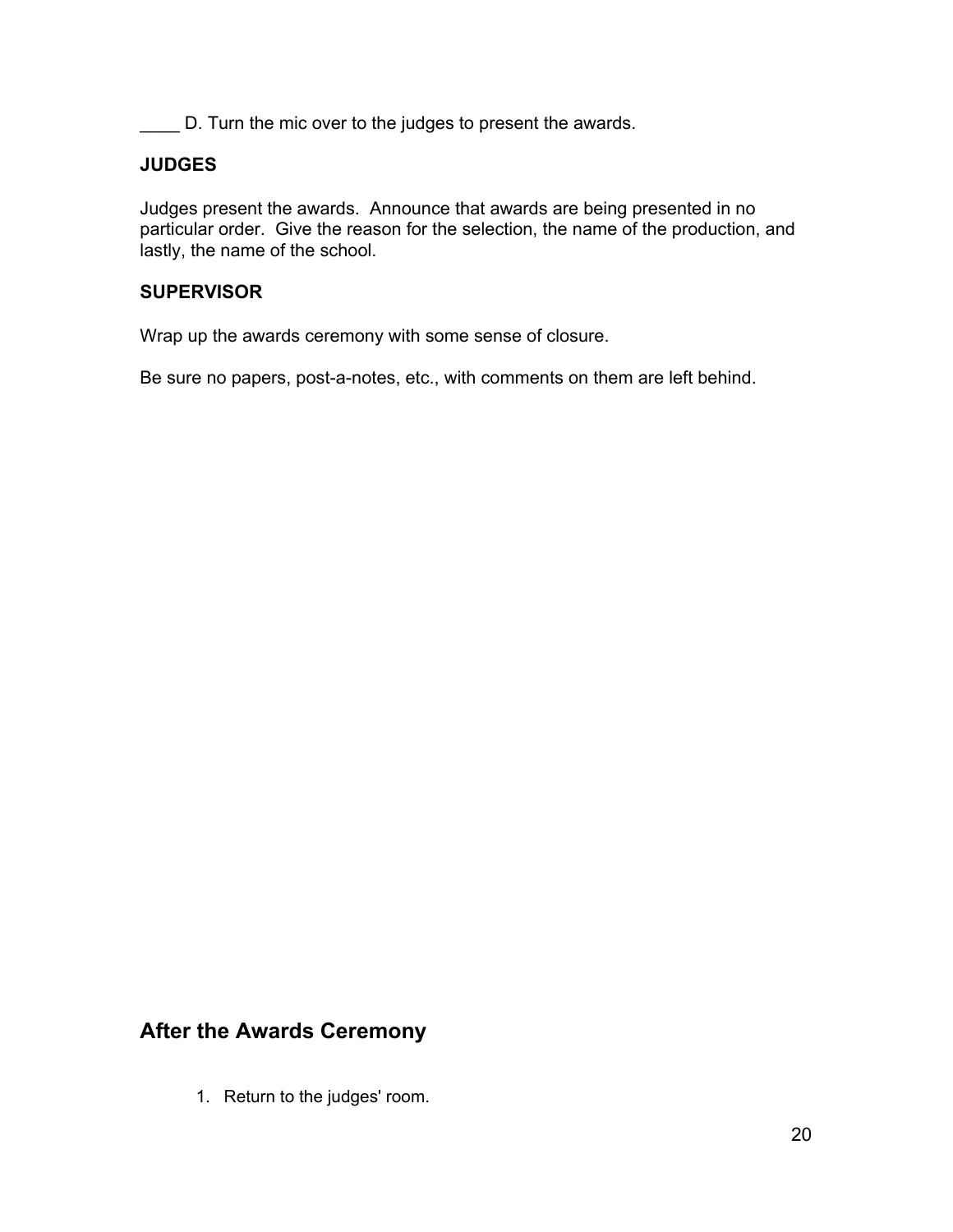- 2. Give the judges their packets.
- 3. Return packets to directors as they come in and thank them.
- **4. Email each director (using the preferred emails you collected at the director's meeting) with digital copies of EACH show's critiques.**
- 5. Be sure that all judges' comment sheets and any other files used during the day are saved to the METG Google drive and not located on any school computers
- 6. Ask the Executive Council member at your site to take the sealed Guild packets to the meeting the next day. (Sealing is to prevent things falling out. Excessive tape is not necessary.)
- **7.** Check with the host to be sure T-shirts and T-shirt money are being sent to the meeting the next day with a school (either a winning school or guild representative).
- 8. Be sure no written evaluations, certificates, or other judging materials are left at the site. **(Check the trash**!)
- 9. Stay around the judges' room for a few minutes while directors interact with the judges.

## **Thank you for supervising!**

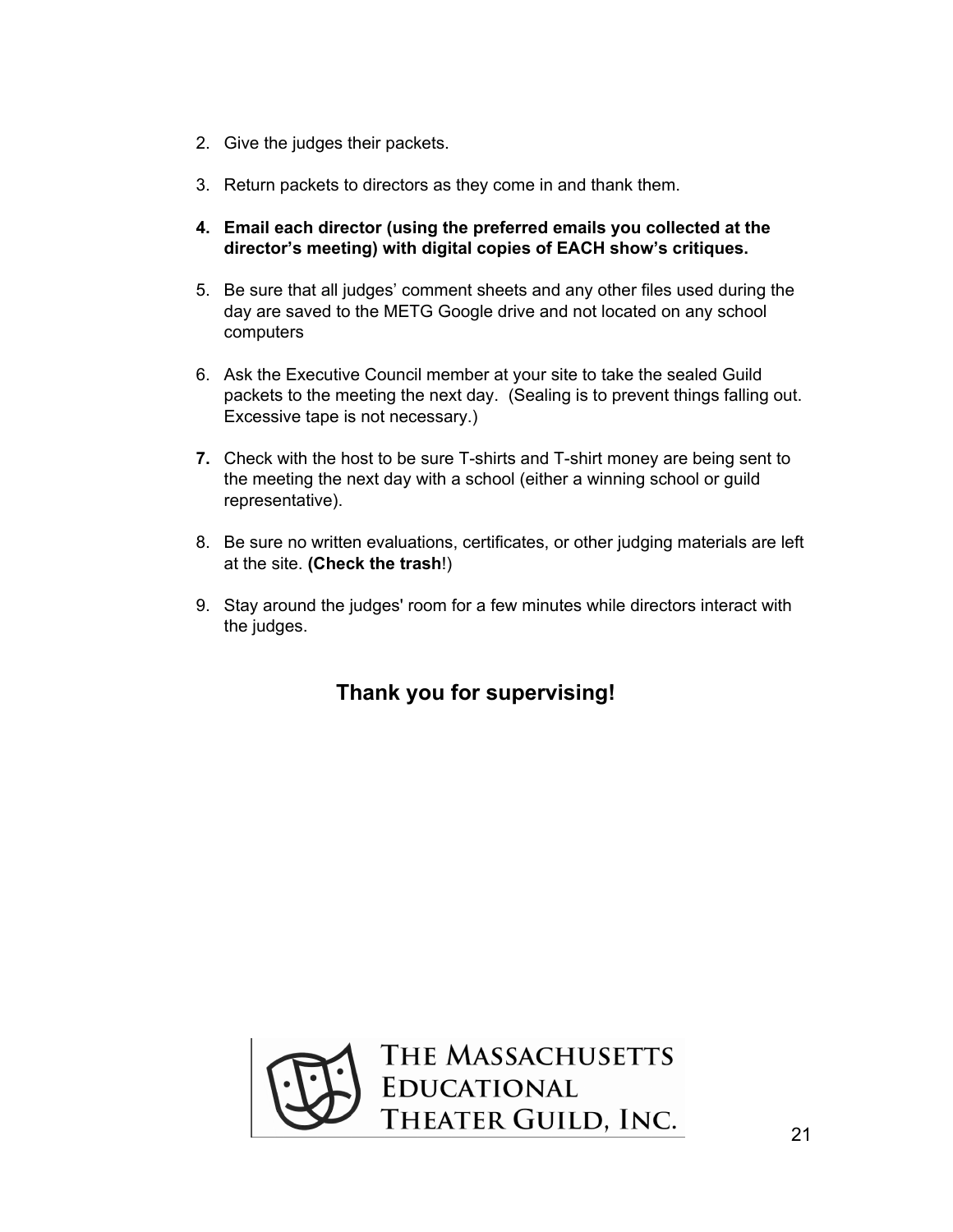#### <span id="page-21-0"></span>HOST SCHOOL HOUSE MANAGER AND STAGE MANAGER INFORMATION/INSTRUCTIONS

#### **(FOR PRELIMINARIES AND SEMI-FINALS**)

In order to keep festival day moving on schedule and ensure that no "false starts" occur, the METG is providing these guidelines for host HMs and SMs.

**Stage Manager:** There must be a host stage manager backstage at all times during the festival day. This person may be a student or an adult; **however, if the SM is a student, there must also be an adult backstage at all times** to supervise and help make safety decisions.

**Safety Exception to the 5-minute setup rule:** The host SM/backstage adult supervisor may "stop the clock" during a 5-minute setup or breakdown in the event that there is a safety concern. If you do decide to do this, you may allow the crew of the presenting school up to 30 minutes to resolve the safety issue and continue their setup. If after 30 minutes the issue cannot be resolved, that element needs to be cut from the show and the crew must continue the setup without it. Whenever a safety exception is made, please inform the supervisors.

**House Manager:** You are primarily responsible for ensuring that the judges and supervisors are in the theater before each show begins. Please arrange a communication system with your Checker, Stage Manager, Emcees, and Judges' Runner to make sure that this system works smoothly.

#### **Procedure for announcing each show:**

- 1. Please give the judges and supervisors a 5 minute warning right before you are sending the Emcees onstage. This should happen when all schools are seated in the theater.
- 2. Emcees come onstage and do their announcements, including reading the rules, advertising T-shirts, introducing the upcoming show, reading any disclaimers, and then asking the audience to hold for the judges. ("Our next production will be William Shakespeare's *Much Ado About Nothing*, performed by Brighton High School. Please be advised that this production uses a strobe light. Once the judges are in the theater, we will begin.") During this, the Judges' Runner should be escorting the judges and supervisors to the theater from their room.
- 3. The judges and supervisors should then enter the theater and take their seats. Then, cue the SM that the judges are seated, so the Emcees can announce the show again over a mic from the wings. And now, *Much Ado About Nothing!"*)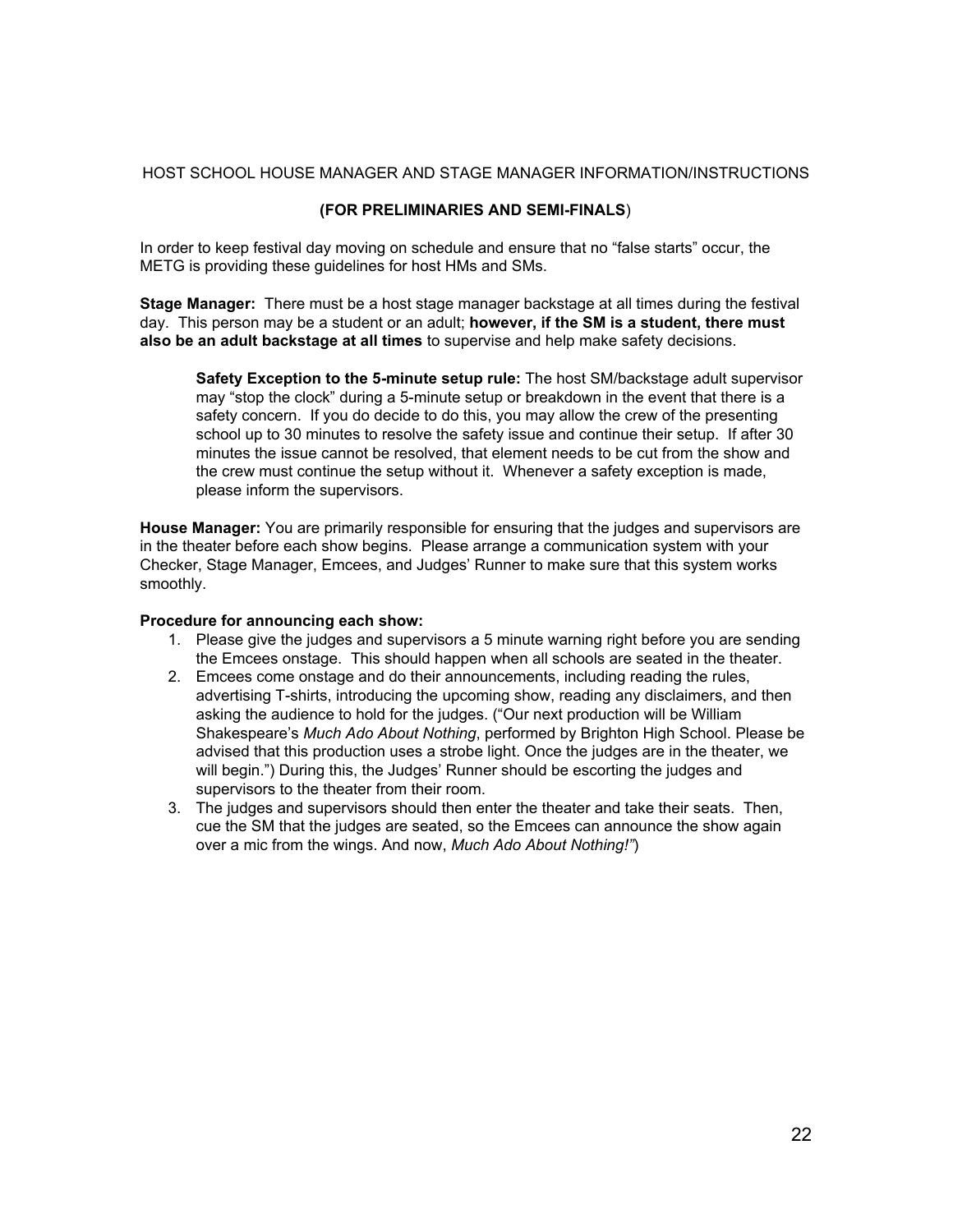

## **David Dooley Award Speech**

<span id="page-22-0"></span>Several years ago, the METG lost a dear friend, colleague, and long standing member, David Dooley. David's tenure with the Guild spanned decades, and in that time, he served in a number of capacities including director, council member, supervisor, lead supervisor at Finals, and trainer of the supervisors.

To honor David, the Executive Council created the David Dooley Award; the award I have the privilege to now present. This award is given to a member of the host staff that best embodies the spirit of festival that David so exemplified. In concert with the host school director, this award is given to the unsung hero of the day- a student we all felt has gone above and beyond to make this day successful, all the while receiving little fanfare for his or her hard work.

#### **This year's David Dooley award winner is:**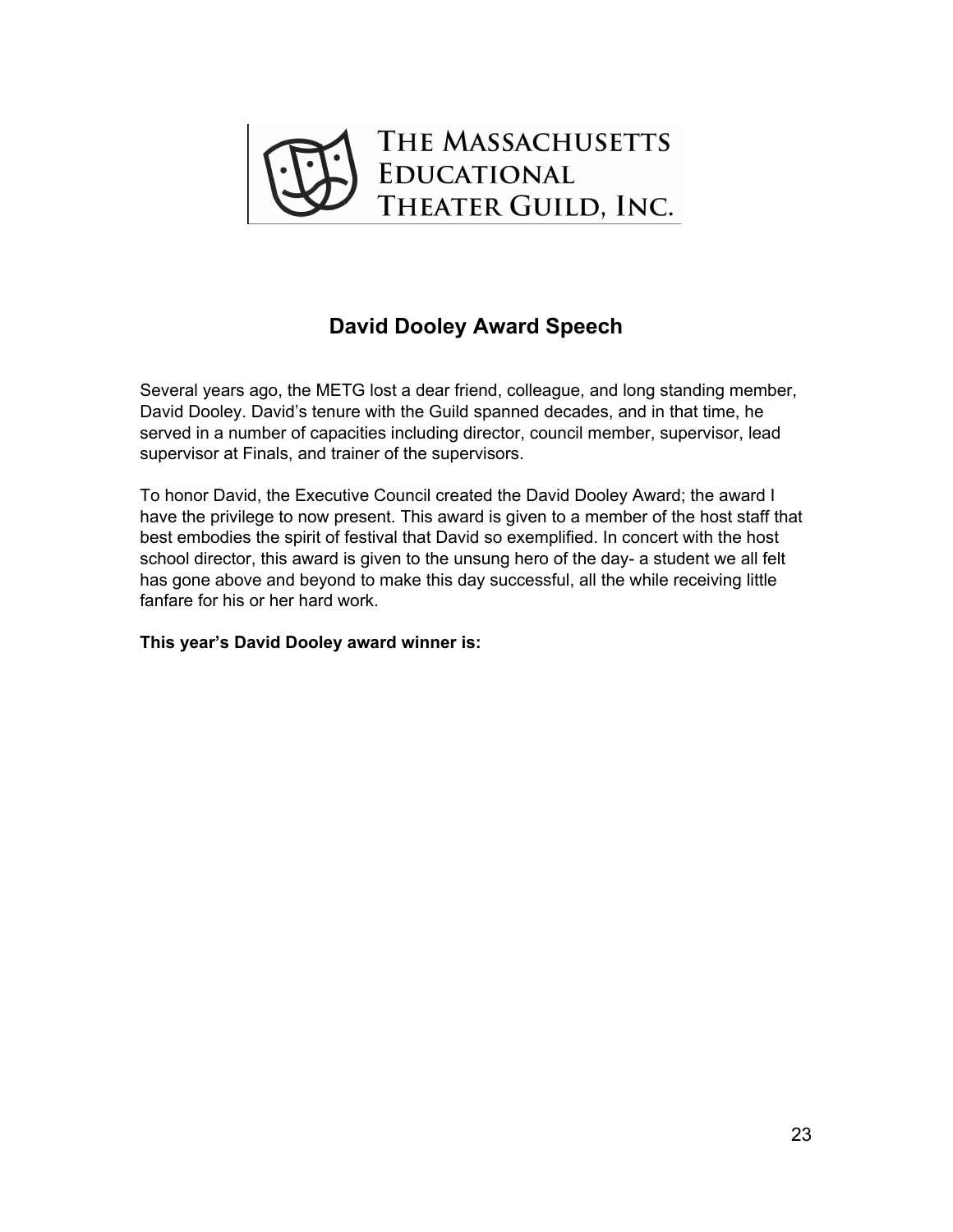

## **THEATER ETIQUETTE FOR FESTIVAL**

<span id="page-23-0"></span>The METG believes that one of our most important jobs as theater educators is to inspire, teach and guide our students to be better audience members. With this goal in mind, we request that you share, review and discuss the following with your students and with any adults that will be attending Festival as part of your Festival group.

- **Be respectful while waiting for a performance to begin.** In any waiting time, i.e. before a show, before the awards ceremony, the audience should keep the noise to a quiet conversation level. The school preparing to perform deserves the time to focus, mentally prepare and to develop the concentration required for performance.
- **The role of the Emcee is to welcome the audience, introduce a school and announce their play, and read the rules of the METG.** It is up to each Hosting School to educate their Emcees to follow this policy. Emcees should not perform skits, tell jokes or conduct themselves in a manner that will incite "stadium behavior" from the audience - it is not fair to the school that is preparing to perform.
- **Help eliminate distractions in the theater** by prohibiting students from bringing in cell phones, iPods, laser pointers, beepers, beeping watches, and food and drinks. The METG encourages Host Schools to prohibit food and drink in the theater (even if your school typically allows it). Remind your students of the noisy effects food wrappers can have in a quiet space.
- **Be respectful of the space.** You are a guest in someone else's theater. Wearing hats, stepping on and over seats, and putting feet up shows disrespect.
- **Pay attention to the show.** Conversation, listening to an iPod, or text messaging are not appropriate.

Theater is an illusion. Any disturbance that takes an audience member out of that illusion can be detrimental to both the performance and its impact.

.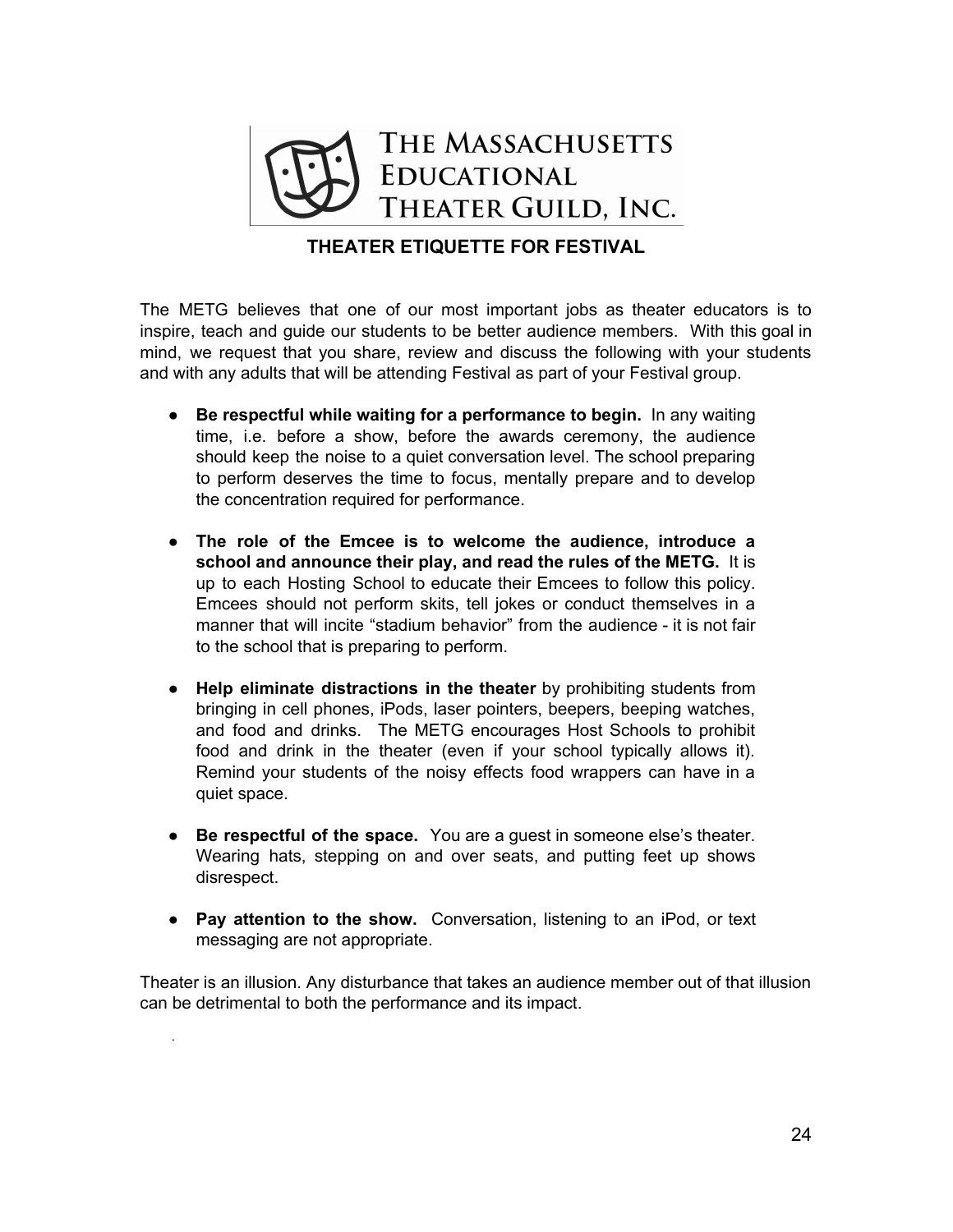

## **DIRECTORS' GUIDELINES**

<span id="page-24-0"></span>We believe that the vast majority of students who attend Festival show a great deal of respect and enthusiasm for theater. Most students who act inappropriately do so out of ignorance of appropriate behavior. As directors and educators, it is our responsibility to educate our students.

Further, we would like to remind all directors of the following:

- 1. Directors & schools are ultimately held responsible for the behavior of their students.
- 2. It is considered inappropriate to exhibit disruptive behavior and noise during another school's performance – and it will be dealt with during Festival by the Supervisors.
- 3. Any inappropriate behavior during or AFTER Festival day may be dealt with, with any or all of the following consequences.
	- $\checkmark$  A verbal warning from the Supervisor to the Director concerning the behavior of the offending student(s).
	- ✓ A verbal warning from the Supervisor to the offending student(s) and/or school.
	- ✓ Disqualification
	- $\checkmark$  A letter to the principal of the offending school.
- 4. Supervisors will give notice in writing to The Executive Council of any warnings given to a particular school.
- 5. The METG. will uphold and support decision(s) made by a Supervisor regarding inappropriate behavior of a student or group of students.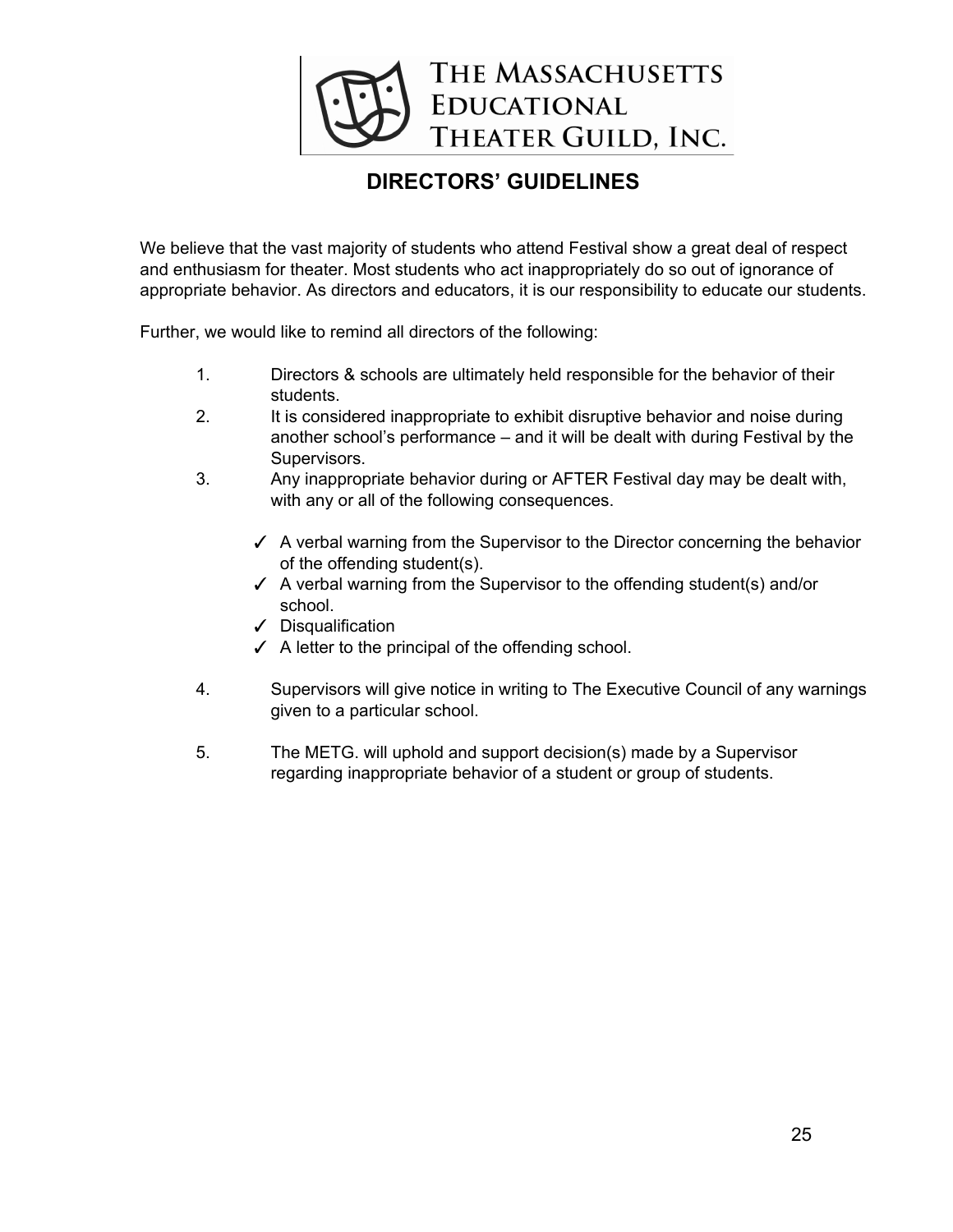# THE MASSACHUSETTS **EDUCATIONAL** THEATER GUILD, INC.

## <span id="page-25-0"></span>**FREQUENTLY ASKED FESTIVAL QUESTIONS FOR SUPERVISORS**

- 1. **What do non-competitive schools receive?** They receive a written critique of their work; they will give a student recognition certificate and their students are eligible for all-star company awards. The only difference is that non-competitive schools automatically receive the last slot in the evaluation, because they have elected not to go on to another round.
- 2. **How are the student recognition awards decided and given?** Each school critiques a show following theirs with the exception of the last show, which will critique the first show. (The formula is: 1-2; 2-3; 3-4; 4-5; 5-6; 6-7; 7-8; and 8-1.) Each school should receive at the Directors' Meeting a paper copy and a regular copy of the Student Recognition Award. Whether you collect these awards before the Awards Ceremony or allow the schools to bring them is up to you.
- 3. **Who gives out the student recognition awards?** The awards are given out by students from the participating schools. Two students should be called up to the stage at the beginning of the awards ceremony to present an award and to receive their award. Awards should be presented in the order in which the schools performed. The last school presenting to the first. Schools should remain on the stage during this portion of the ceremony and be seated when all schools have received the student recognition award.
- 4. **What is the Stage Manager's Choice Award and who gives it?** The Stage Manager's Choice Award is giving by the host school to the school that most exemplifies cooperation and efficiency during the tech time, set up time and strike. This award does not have to be given. The host school's stage manager or someone from his crew should present the award to the chosen school and explain why it is being presented.
- 5. **What do I do with Medical/Liability Forms?** Medical/Liability forms are now on an online server for the day that the nurse can access with an entry code sent to the host. However, there may be a few medical forms that are still submitted as paper copies. These should be returned to the school if they are moving forward in the festival. All other paper forms should be returned in the "Extra Supplies" folder.
- 6. **Who is allowed in the judging room?** The judging room is for judges and supervisors. However, some schools today allocate a larger combination room for this purpose. If this happens the calligrapher may be in this area. The key is to have a quiet place for the judges to write (this includes supervisor conversation) and an environment where judges will not be concerned that what they say will be overheard by the host school personnel/calligrapher and get back to participating schools. If the area assigned will allow for the needs of the judge and work of the supervisor, the calligrapher can work in the same space. (Realize that some schools cannot give additional space.) *Directors are not allowed in, including the host director.*